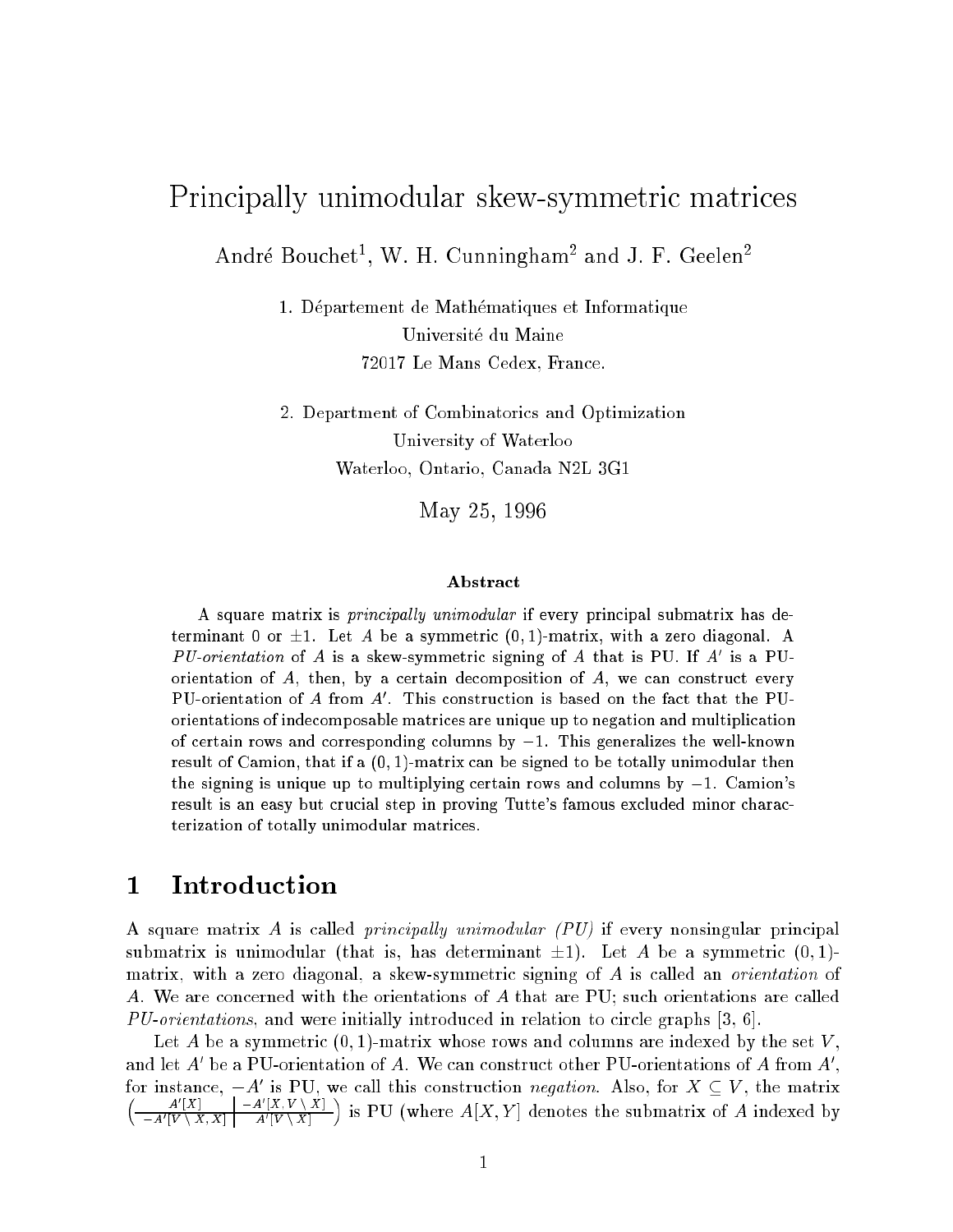the rows X and columns Y, and  $A[X]$  denotes the principal submatrix  $A[X, X]$ ; this operation is called cut-switching. Collectively, we refer to negation and cut-switching as switching.

It is not, in general, the case that every two PU-orientations of A are equivalent under switching; for instance, we show that the matrix  $J_n - I_n$  has  $(n-1)!/2$  distinct PUorientations, where  $J_n$  denotes the  $n \times n$  all ones matrix, and  $I_n$  denotes the  $n \times n$  identity. Let X, Y be a partition of V with  $|X|, |Y| \geq 2$ , we call  $(X, Y)$  a split of A if the rank of  $A[X, Y]$  is at most 1, a matrix without a split is called *prime*. Our main result is:

**Theorem 1.1** Let A be a symmetric  $(0,1)$ -matrix with a zero diagonal. If A is prime then every two PU-orientations of A are equivalent under switching.

As a corollary of Theorem 1.1 we derive a formula for the number of PU-orientations of A distinct up to switching, assuming that A has a PU-orientation; this formula is based on a decomposition of A using certain splits.

Theorem 1.1 is a generalization of a theorem about totally unimodular matrices: a matrix B is totally unimodular if and only if the matrix  $\begin{pmatrix} 0 & B \\ -\frac{2}{\sigma} & B \end{pmatrix}$  $-B<sup>T</sup>$  | 0  $\sim$ 

**Theorem 1.2 (Camion [8])** If A is a matrix which can be signed to be totally unimodular then such a signing is unique up to multiplication of certain rows and columns by  $-1$ .  $\Box$ 

Theorem 1.2 is easy to prove, though it is an important step in proofs of Tutte's famous excluded minor characterization of totally unimodular matrices [20, 21, 14].

Our proof of Theorem 1.1 gives rise to a polynomial-time algorithm for the following problem: Given a symmetric  $(0,1)$ -matrix A with a zero diagonal that admits a PUorientation, find a PU-orientation of A. Such an algorithm implies that the following problems are algorithmically equivalent, in the sense that  $(Q_1)$  is polynomial-time solvable if and only if  $(Q_2)$  is polynomial-time solvable. (This equivalence is used in algorithms that recognize total unimodularity.)

 $(Q_1)$  Given a symmetric  $(0, 1)$ -matrix A with a zero diagonal, does A admit a PU-orientation?

 $(Q_2)$  Given a skew-symmetric matrix A, is A PU?

While delta-matroids do not play a role in the proof of Theorem 1.1, the theorem is naturally described in this setting, so we begin by introducing delta-matroids.

Let A be a square matrix with entries defined over a field  $F$ , and whose rows and columns are both indexed by V. Define  $\mathcal{F}_A = \{S \subseteq V : A[S] \text{ is nonsingular}\};$  by convention we assume  $\emptyset \in \mathcal{F}_A$ . If A is either symmetric or skew-symmetric then  $\mathcal{F}_A$  satisfies the Symmetric Exchange Axiom [4]:

(SEA) For  $X, Y \in \mathcal{F}$  and  $x \in X\Delta Y$  there exists  $y \in X\Delta Y$  such that  $X\Delta \{x, y\} \in \mathcal{F}$ ,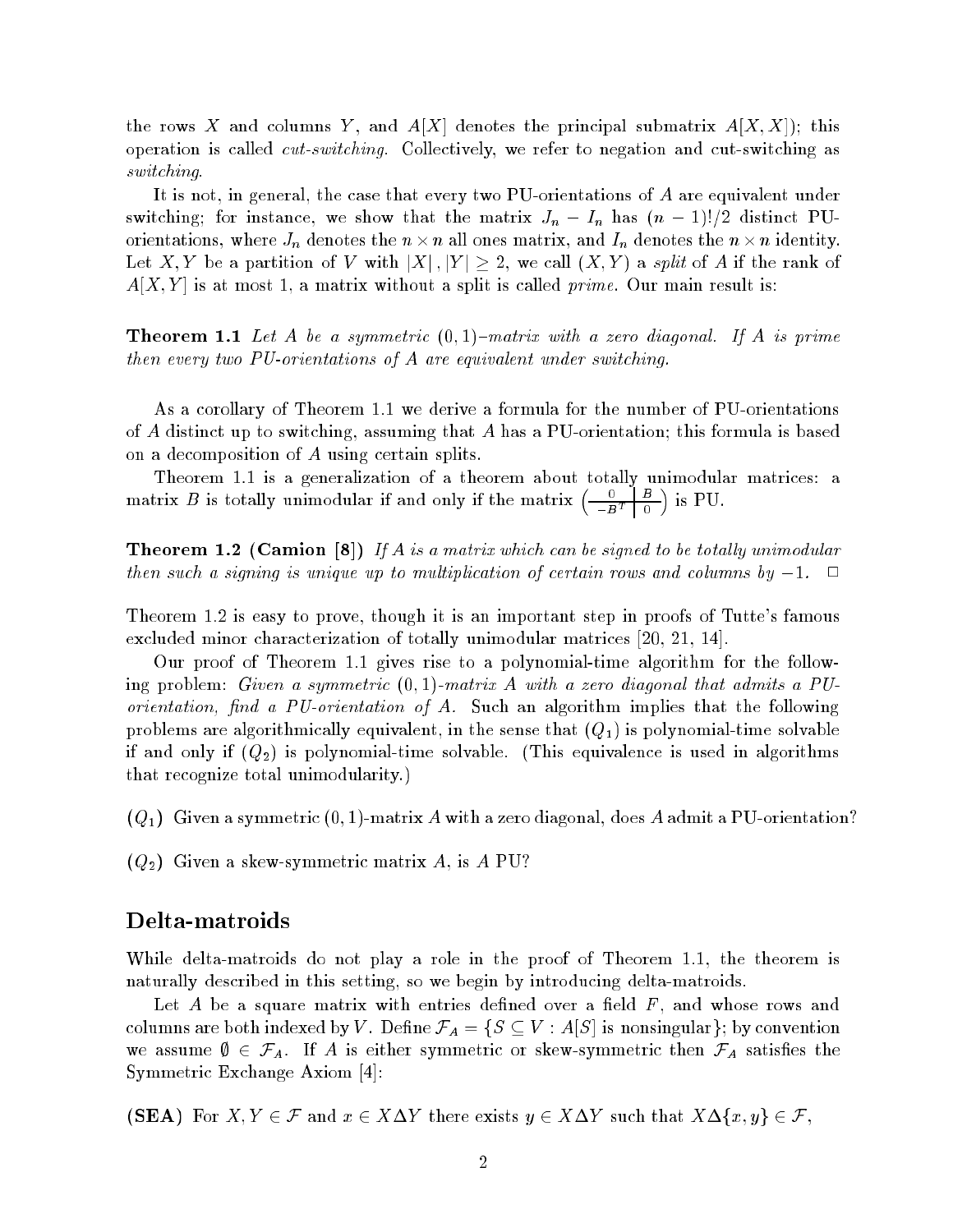where  $X\Delta Y = (X \setminus Y) \cup (Y \setminus X)$ . If F is a nonempty collection of subsets of V and F satisfies the (SEA) then  $M = (V, \mathcal{F})$  is a *delta-matroid* (see [1]); delta-matroids arising from symmetric and skew-symmetric matrices are called *representable* (see [4]). A delta-matroid that can be represented by a skew-symmetric PU-matrix is called regular.

If A is a skew-symmetric matrix, then all sets in  $\mathcal{F}_A$  have even cardinality. A deltamatroid  $(V, \mathcal{F})$  is called *even* if  $|F_1 \Delta F_2|$  is even for all  $F_1, F_2 \in \mathcal{F}$ .

Let  $M = (V, \mathcal{B})$  be a matroid representable over a field F. Here  $\mathcal{B}$  is the set of bases of M. For a basis B of M define a matrix A, whose columns are indexed by the set  $V \setminus B$ . such that  $[I|A]$  is a linear representation of  $M$  over  $F$ . If  $[I|A]$  is a representation of  $M$ over the reals and A is totally unimodular then M is regular. Define  $A' = \begin{pmatrix} 0 & A \\ -\frac{A}{2a} & 0 \end{pmatrix}$  $\pm A^I$  | 0  $\sim$ : It can be easily verified that A' is PU if and only if A is totally unimodular, and  $\mathcal{F}_{A'} = \mathcal{B} \Delta B$ , where  $\mathcal{B}\Delta B = \{B'\Delta B : B' \in \mathcal{B}\}\.$  It is also easy to show that, for a collection of subsets  $\mathcal{F}$ of V and a set  $S \subseteq V$ , F satisfies (SEA) if and only if  $F\Delta S$  satisfies (SEA) (see [7]); this operation is called twisting. Two delta-matroids equivalent under twisting are considered to be equivalent, so representability and regularity in delta-matroids naturally generalize their counterparts in matroids.

As is the case with matroids, regularity seems fundamental in the study of representability.

**Theorem 1.3 (Geelen [12])** For an even delta-matroid M, the following are equivalent:

- $(i)$  M is regular,
- $(ii)$  M is representable over every field,
- (iii) M is representable over both  $GF(2)$  and  $GF(3)$ .

Our proof of Theorem 1.1 can be generalized to prove the following: Given a 3-connected delta-matroid M, any two skew-symmetric  $GF(3)$ -representations of M are switching*equivalent.* For the definition of "3-connectivity", we refer the reader to Bouchet  $[5]$ . The requirements for unique  $GF(3)$ -representability in even delta-matroids are remarkably similar to the requirements for unique  $GF(4)$ -representability in matroids, see Kahn [17]. In this paper we introduce a tool, called a blocking sequence, for studying splits and prime graphs. Blocking sequences have recently been seen to apply to matroid connectivity, and play a vital role in proving the excluded minor characterization of  $GF(4)$ -representable matroids of Geelen, Gerards and Kapoor [13].

Tutte's famous characterization of regular matroids (see [20, 21]) has been generalized to delta-matroids arising from symmetric matrices [11]. The present work is motivated by the study of delta-matroids represented by skew-symmetric matrices, and the fact that proofs of Tutte's characterization of regular matroids rely heavily on Theorem 1.2. (See, for example, [14]).

#### 2Motivations and applications

The arguments in this paper are mainly graph theoretic, so we begin by restating the problem in terms of graphs. Throughout this paper all graphs will be assumed to be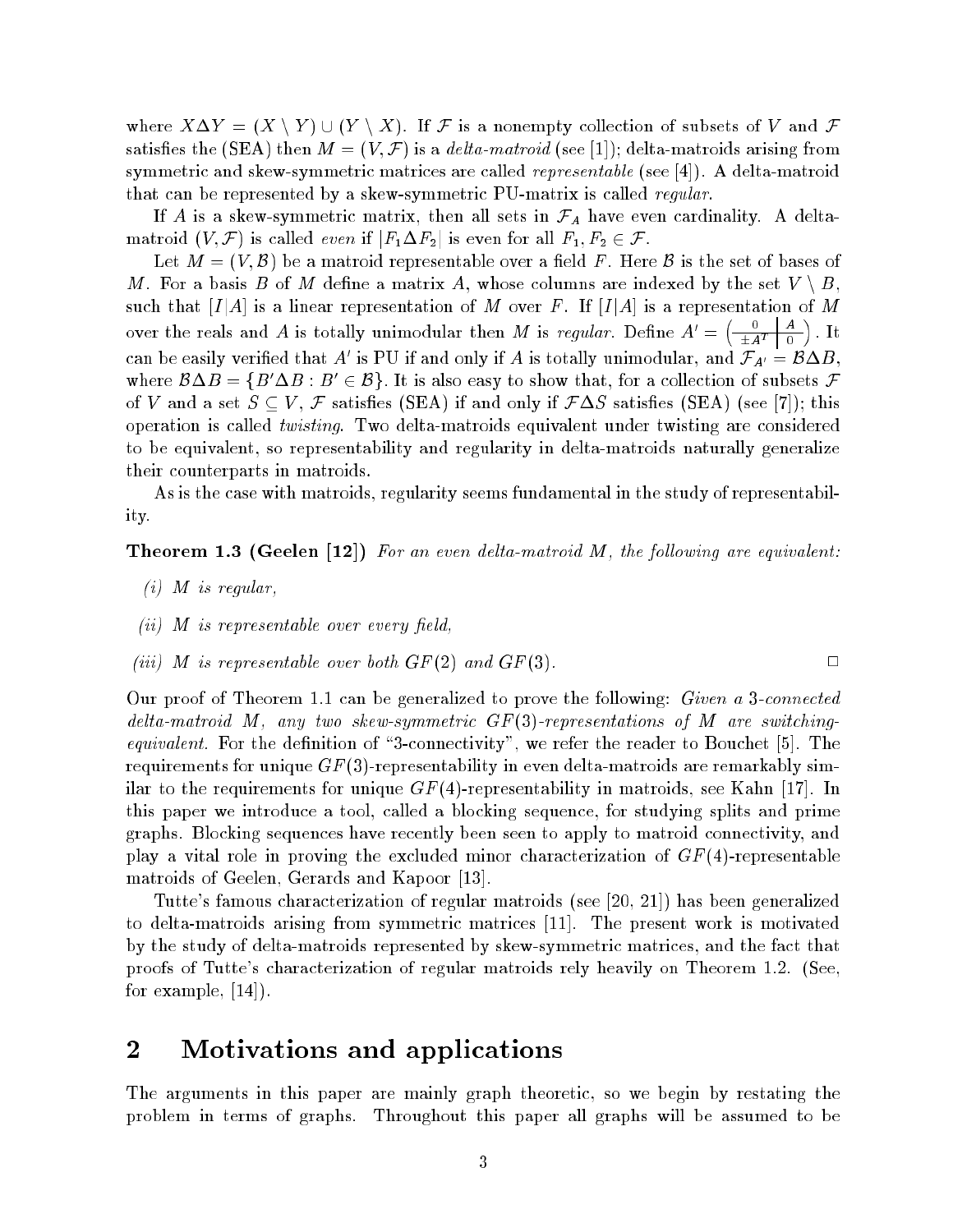simple. The *adjacency matrix* of an undirected graph  $G = (V, E)$  is the V by V symmetric  $(0, 1)$ -matrix that has a 1 in entry i, j if and only if ij  $\in E$ . The adjacency matrix of a directed graph  $\vec{G} = (V, \vec{E})$  is the V by V skew-symmetric  $(0, \pm 1)$ -matrix that has a 1 in entry *i*, *j* if and only if  $ij \in \vec{E}$ . A digraph  $\vec{G}$  is called an *orientation* (PU-orientation) of a graph G if the adjacency matrix of  $\vec{G}$  is an orientation (PU-orientation) of the adjacency matrix of G. For an orientation  $\vec{G}$  of G, we define the operations of negation, cut-switching and switching for  $\vec{G}$  as the result of applying the corresponding operations to the adjacency matrix of  $\vec{G}$ .

Let  $G = (V, E)$  be a graph, and let X, Y be disjoint subsets of V. We denote by [X] the set of all distinct pairs of vertices in X, and we denote by  $[X, Y]$  the set of all pairs of vertices containing an element of X and an element of Y. For  $S \subseteq E$  we denote by  $S[X]$ and  $S[X, Y]$  the edge sets  $S \cap [X]$  and  $S \cap [X, Y]$  respectively. The set  $E[X, Y]$  is referred to as a cut of G. The graph induced by X, denoted  $G[X]$ , is the graph  $(X, E[X])$ . For a vertex  $v \in V$ , we denote by  $N_G(v)$  the neighbour set of v. For a graph G' we denote by  $V_{G'}$  and  $E_{G'}$  its vertex-set and edge-set.

A split of G is a partition  $(X,Y)$  of V such that  $|X|,|Y| \geq 2$ , and the cut  $E[X,Y]$ induces a complete bipartite graph. (Note that not all pairs  $x \in X, y \in Y$  need be joined by an edge for  $(X, Y)$  to be a split; in fact, if the cut  $E[X, Y]$  contains no edges  $(X, Y)$  is a split.) A *prime* graph is a graph without any splits; thus, a graph is prime if and only if its adjacency matrix is prime.

### Circle Graphs Circle Graphs (Circle Graphs Circle Graphs Circle Graphs Circle Graphs Circle Graphs Circle Graphs Circle Graphs Circle Graphs Circle Graphs Circle Graphs Circle Graphs Circle Graphs Circle Graphs Circle Grap



Figure 1: Circle graphs.

In this section we discuss an important class of graphs that admit PU-orientations, namely the circle graphs. A *circle graph* is the intersection graph of a finite set of chords of a circle. (See Figure 1.) De Fraysseix [10], showed that the bipartite circle graphs are the fundamental graphs of planar graphs. (If T is a spanning tree of a connected graph  $G$  then a fundamental graph of G is a bipartite graph with bipartition  $E_T$ ,  $E_G \setminus E_T$  and edges ef where  $e \in E_T$ ,  $f \in E_G \setminus E_T$  and  $T + f - e$  is a tree.) It is well known that the fundamental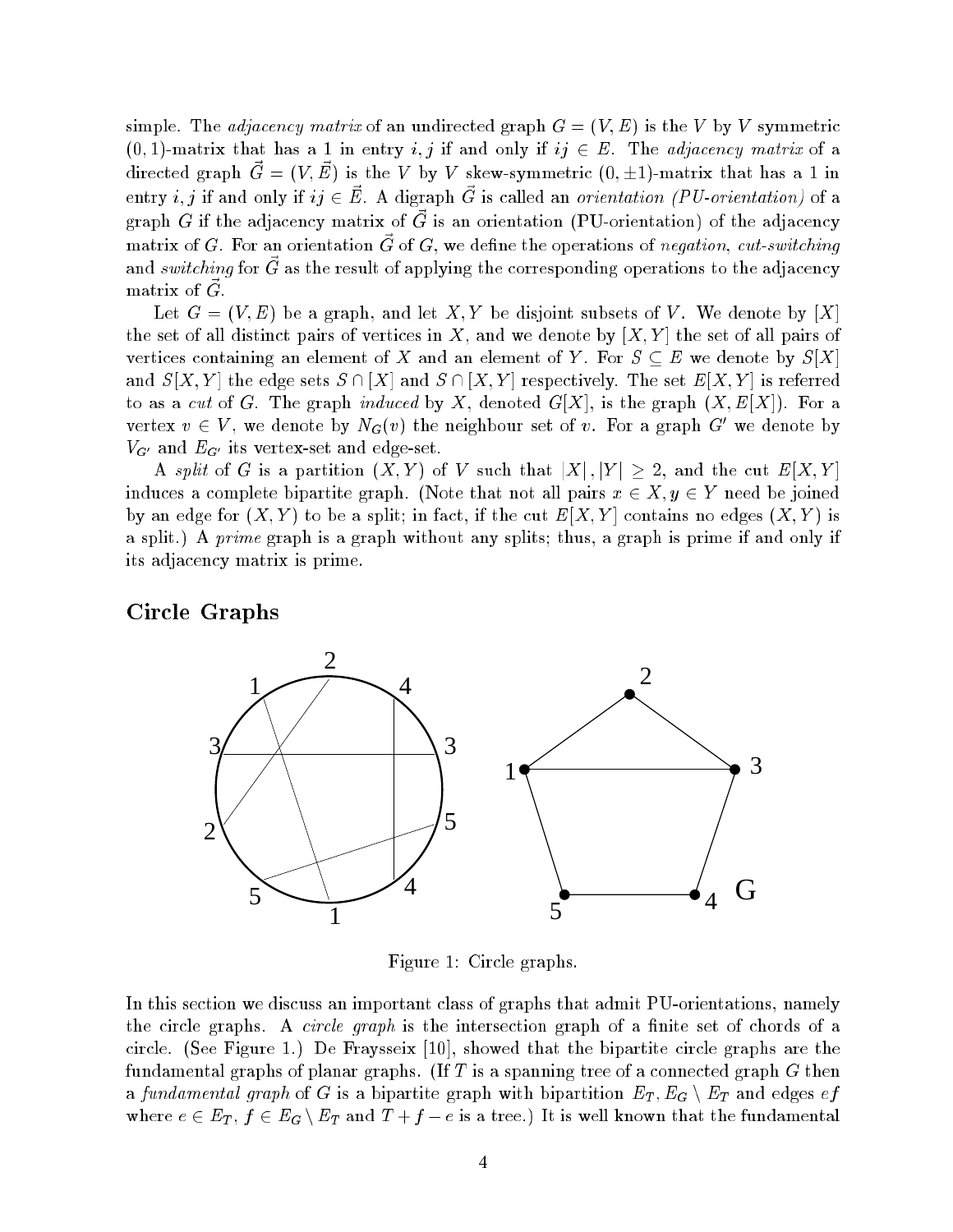matrices (that is, the adjacency matrices of fundamental graphs) of any graph can be signed to be totally unimodular. Hence bipartite circle graphs admit PU-orientations. In fact, this result extends to all circle graphs.



Figure 2: Orienting circle graphs.

Let  $G = (V, E)$  be a circle graph represented by a set V of chords of a circle. By possibly perturbing the representation, we may assume that no two chords intersect on the circle. Given an arbitrary orientation of the chords, we define an orientation  $\vec{G}$  of  $G$ . Namely, an edge uv of G is oriented with v as its head if and only if the chord v crosses  $u$ from left to right (that is, the tail of  $v$  is encountered before the head of  $u$  when the circle is traversed in the clockwise direction from the tail of  $u$ ). Figure 2 depicts an arbitrary orientation of the representation in Figure 1 and the corresponding orientation of the circle graph.  $\vec{G}$  is a PU-orientation of G. (see [3, 6].)



Figure 3: Local complementation.

Given a vertex v of a graph G, we define a new graph  $G * v$  by complementing the induced graph on the neighbour set of  $v$  in  $G$ ; this operation is called *local complementation*.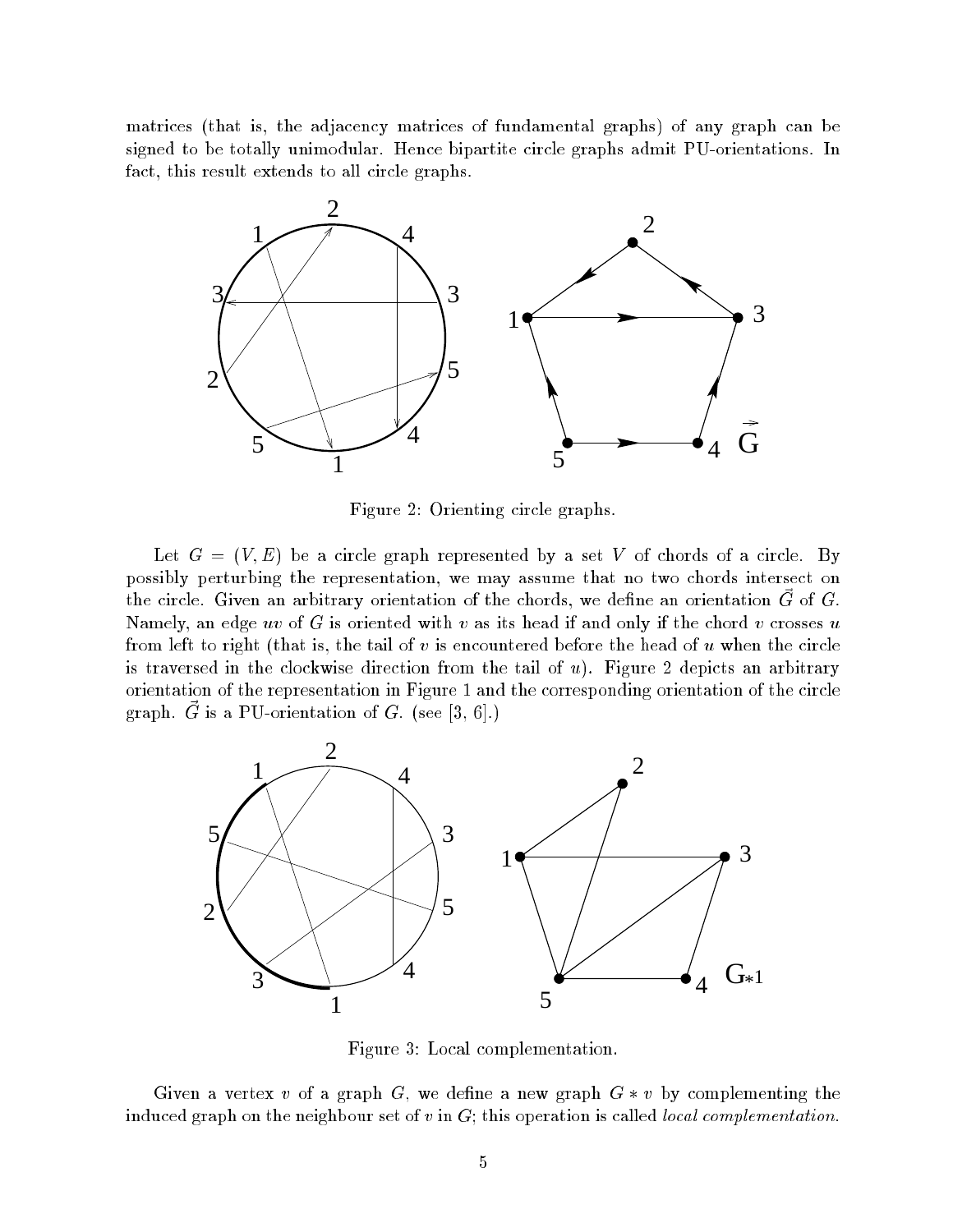Kotzig [18] noted that G is a circle graph if and only if  $G * v$  is a circle graph. Figure 3 demonstrates local complementation on the graph in Figure 1 and the new representation. (In general, if G is a circle graph, then a representation of  $G * v$  can be obtained from a representation of G by reversing the order in which chords are encountered while traversing the circle in a clockwise direction from one end of  $v$  to the other.) Graphs that admit PU-orientations are not in general preserved under local complementation (in fact, G is a circle graph if and only if every graph equivalent to  $G$  under any sequence of local complementations admits a PU-orientation [7]). However, for an edge uv of a graph  $G, G$ admits a PU-orientation if and only if  $G * u * v * u$  admits a PU-orientation; this operation is called a pivot and will be discussed further in Section 3.

### Decomposition on splits

Let  $G = (V, E)$  be a simple graph, and  $(X, Y)$  be a partition of V; denote by  $G \circ X$  the graph obtained from  $G$  by shrinking  $X$  to a single vertex, which we label  $X$ , and removing multiple edges. Similarly if  $\vec{G}$  is an orientation of G we define  $\vec{G} \circ X$  by shrinking X in  $\vec{G}$  and removing multiple arcs. Note that  $\vec{G} \circ X$  need not be an orientation of  $\vec{G} \circ X$ ; however, if the edges in  $E[X, Y]$  were all oriented in  $\tilde{G}$  with their heads in Y then  $\tilde{G} \circ X$ is an orientation of  $G \circ X$ . The decomposition  $G \circ X$ ,  $G \circ Y$  of G where  $(X, Y)$  is a split was studied in [9]; it has applications in  $\Delta$ -matroid connectivity [5] and circle graph recognition [2]. Note that  $G \circ X$  and  $G \circ Y$  are both isomorphic to induced subgraphs of G; hence, if G has a PU-orientation then  $G \circ X$  and  $G \circ Y$  both have PU-orientations. In this section we show that the converse also holds, that is, if  $G \circ X$  and  $G \circ Y$  both admit PU-orientations then G admits a PU-orientation. Let  $\vec{G}_1$  and  $\vec{G}_2$  be PU-orientations of  $G\circ X$  and  $G\circ Y$  respectively. By cut-switching in  $\vec G_1,$  we may assume that no arc in  $\vec G$ has X as its head. Similarly, we may assume that no arc in  $\vec{G}_2$  has Y as its tail. Now construct an orientation  $\vec{G}$  of G such that  $\vec{G} \circ X = \vec{G}_1$  and  $\vec{G} \circ Y = \vec{G}_2$ ;  $\vec{G}$  is called the composition of  $\vec{G}_1$  and  $\vec{G}_2$ . Before proving that  $\vec{G}$  is a PU-orientation, we review some basic results about pfaffians; we use the definition of Stembridge [19].

Let G be an orientation of a simple graph  $G = (V, E)$ , let  $A = (a_{ij})$  be the adjacency matrix of  $\vec{G}$ , let  $\mathcal{M}_G$  denote the set of perfect matchings of  $G$ , and let  $\prec$  be a linear order of V. A pair of edges  $u_1v_1$ ,  $u_2v_2$  of G, where  $u_1 \prec v_1$  and  $u_2 \prec v_2$ , are said to cross if  $u_1 \prec u_2 \prec v_1 \prec v_2$  or  $u_2 \prec u_1 \prec v_2 \prec v_1$ . (If we place  $u_1, u_2, v_1, v_2$  on the perimeter of a circle, according to the linear order, then  $u_1u_2$  crosses  $v_1v_2$  if and only if the chords  $u_1u_2$ and  $v_1v_2$  cross.) The *sign* of a perfect matching M of G, denoted  $\sigma_M$ , is  $(-1)^k$  where k is the number of pairs of crossing edges in M. The pfaffian of A, denoted  $pf(A)$ , is defined as follows:

$$
pf(A) = \sum_{M \in \mathcal{M}_G} \sigma_M \prod_{\substack{uv \in M \\ u \prec v}} a_{uv}.
$$
 (1)

Surprisingly  $pf(A)$  is independent of the order relation; this is reflected by the fundamental identity  $\det(A) = pf(A)^2$ . Like determinants, pfaffians can be calculated by "row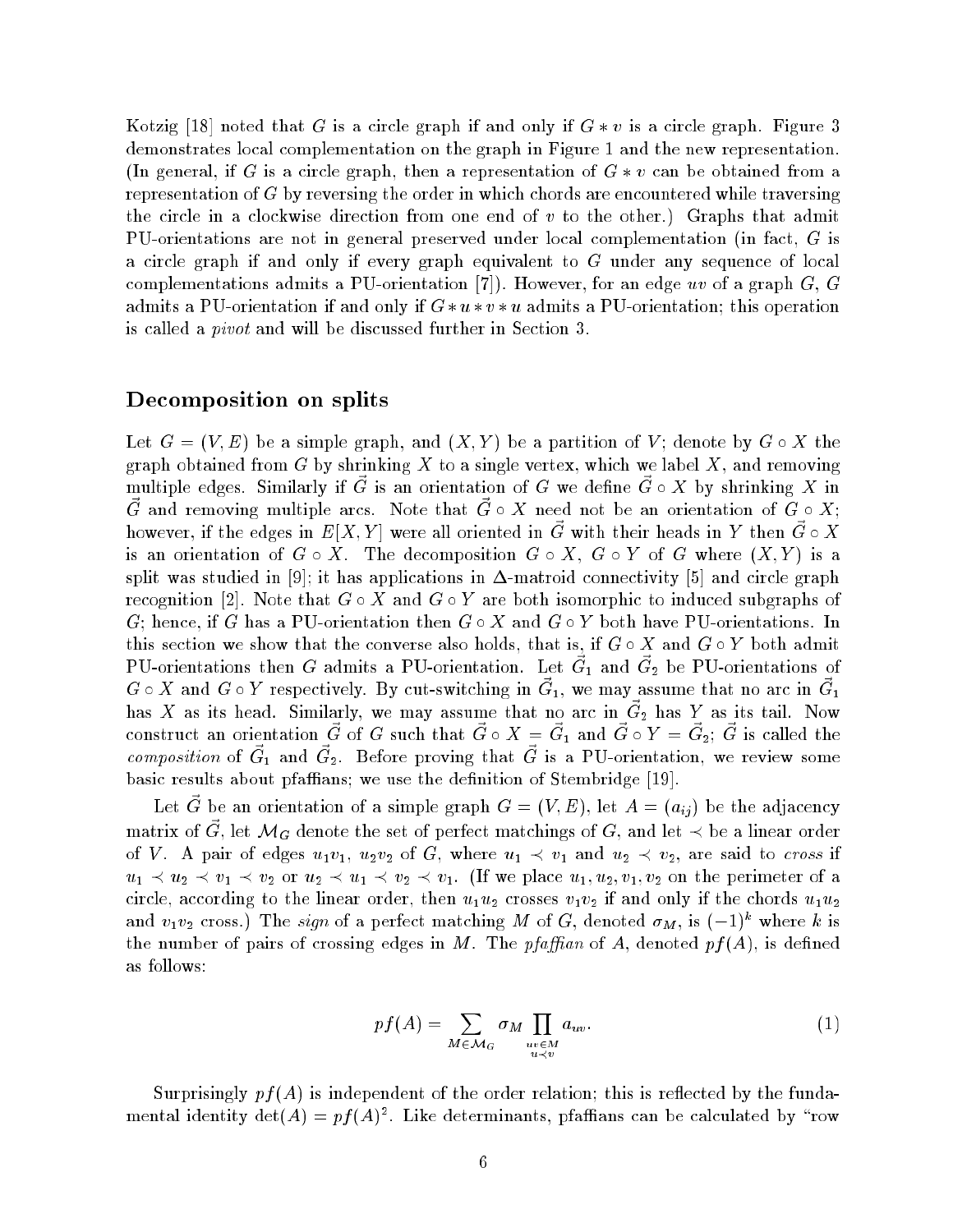expansion" [15]:

$$
pf(A) = \sum_{k=2}^{n} (-1)^{k+1} a_{v_1 v_k} pf(A[V \setminus \{v_1, v_k\}]), \tag{2}
$$

where  $V = \{v_1, v_2, \ldots, v_n\}$  and  $v_i \prec v_{i+1}$ , for  $i = 1, 2, \ldots, n-1$ .

**Proposition 2.1** Let G be a graph containing a split  $(X, Y)$ . Then the composition of PU-orientations of  $G \circ X$  and  $G \circ Y$  is a PU-orientation of  $G$ .

**Proof** Let  $\vec{G}_1$  and  $\vec{G}_2$  be PU-orientations of  $G \circ X$  and  $G \circ Y$  respectively, and let  $\vec{G}$ be the composition of  $\vec{G}_1$  and  $\vec{G}_2$ . Let A,  $A_1$  and  $A_2$  be the adjacency matrices of  $\vec{G}, \ \vec{G}_1$ and  $\vec{G}_2$  respectively, and let  $S \subseteq V$ . We are required to prove that  $\det(A[S]) \in \{0,1\},$ or equivalently that  $pf(A[S]) \in \{0, \pm 1\}$ . If  $|S \cap X| < 2$  or  $|S \cap Y| < 2$  then  $\vec{G}[S]$  is isomorphic to an induced subgraph of  $\vec{G}_1$  or  $\vec{G}_2;$  hence  $\det(A[S]) \in \{0,1\}.$  Now, suppose  $|S \cap X| \geq 2$  and  $|S \cap Y| \geq 2$ ; then  $(X \cap S, Y \cap S)$  is a split in  $G[S]$ . We assume, without loss of generality, that  $V = S$ .

Suppose  $X = \{x_1, x_2, \ldots, x_k\}$  and  $Y = \{y_1, y_2, \ldots, y_l\}$ . Define a linear order  $\prec$  such that

$$
x_k \prec x_{k-1} \prec \ldots \prec x_1 \prec y_1 \prec y_2 \prec \ldots \prec y_l.
$$

 ${\rm Recall\ that}, {\rm for}\ S\subseteq E_G,\ S[X,Y] \ {\rm denotes}\ S\cap [X,Y]. \ \ {\rm Let}\ \mathcal{M}_G^{(i)}=\{M\in \mathcal{M}_G: |M[X,Y]|=1\}$  $i$ ; then, by  $(1)$ ,

$$
pf(A) = \sum_{i \geq 0} \sum_{M \in \mathcal{M}_G^{(i)}} \sigma_M \prod_{\substack{uv \in M \\ u \prec v}} a_{uv}.
$$

Claim 1  $For i \geq 2$ ,

$$
\sum_{M \in \mathcal{M}_G^{(i)}} \sigma_M \prod_{\substack{uv \in M \\ u \prec v}} a_{uv} = 0.
$$

**Proof of claim:** For each matching  $M \in \mathcal{M}_G^{(i)}$ , we define another matching  $M'$  as follows: choose edges  $x_{i_1}y_{j_1}$  and  $x_{i_2}y_{j_2}$ , where  $i_1 < i_2$ , such that

$$
M[\{x_1,x_2,\ldots,x_{i_2}\},Y]=\{x_{i_1}y_{j_1},x_{i_2}y_{j_2}\};
$$

then define

$$
M' = M \Delta \{x_{i_1} y_{j_1}, x_{i_2} y_{j_2}, x_{i_1} y_{j_2}, x_{i_2} y_{j_1}\}.
$$

Note that  $M = (M')'$ , and

$$
\sigma_M \prod_{\substack{uv \in M \\ u \prec v}} a_{uv} = -\sigma_{M'} \prod_{\substack{uv \in M' \\ u \prec v'}} a_{uv},
$$

which proves the claim.

For any perfect matching M of G we have  $|M[X, Y]| \equiv |X| \pmod{2}$ ; this gives rise to two cases.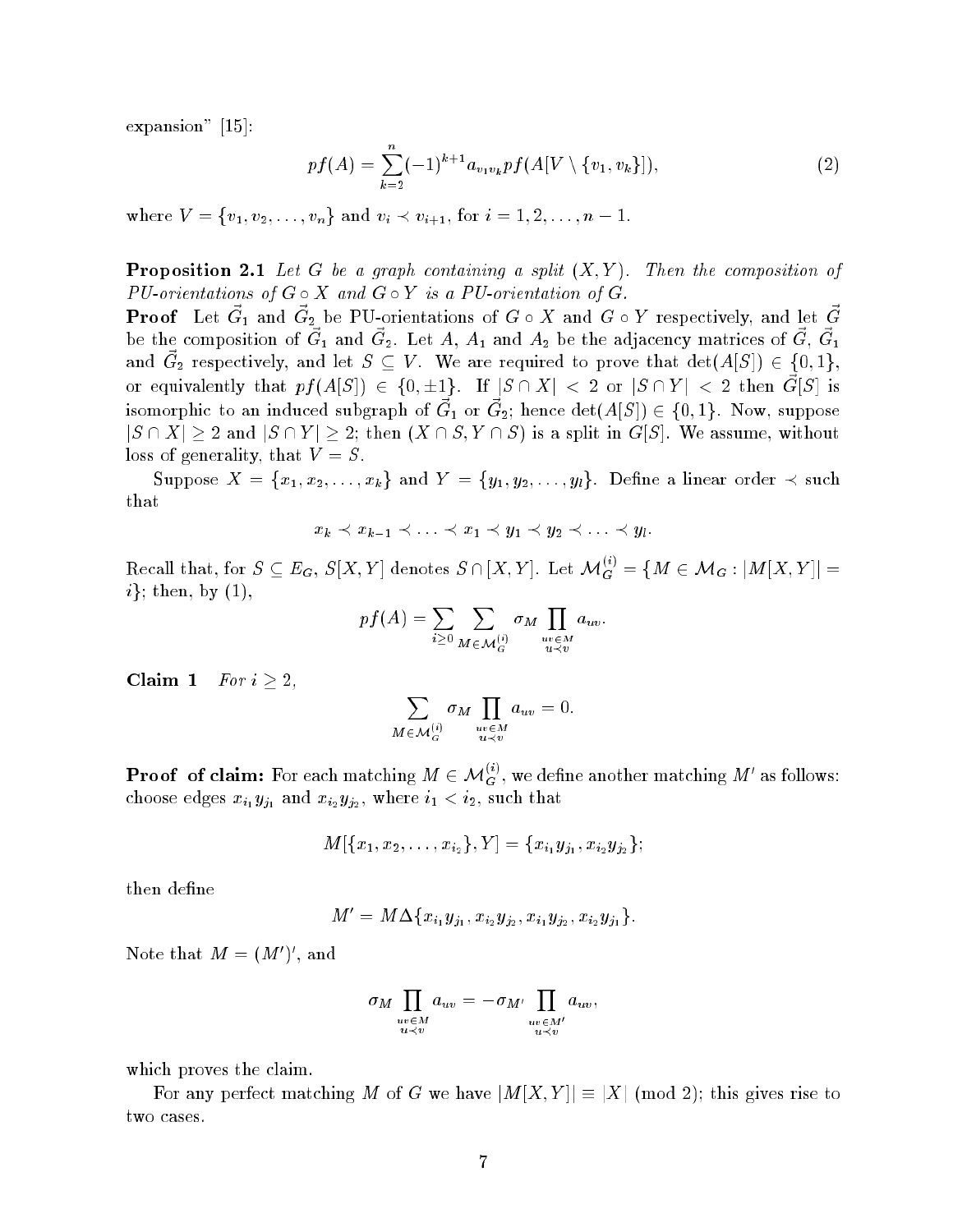**Case 1:** |X| is even. Thus

$$
pf(A) = \sum_{M \in \mathcal{M}_G^{(0)}} \sigma_M \prod_{u \in M \atop u \prec v} a_{uv}
$$
  
\n
$$
= \sum_{M_X \in \mathcal{M}_G[X]} \sum_{M_Y \in \mathcal{M}_G[Y]} \sigma_{M_X \cup M_Y} \prod_{u \in M_X \cup M_Y \atop u \prec v} a_{uv}
$$
  
\n
$$
= \left( \sum_{M_X \in \mathcal{M}_G[X]} \sigma_{M_X} \prod_{\substack{u \in M_X \atop u \prec v}} a_{uv} \right) \left( \sum_{M_X \in \mathcal{M}_G[X]} \sigma_{M_X} \prod_{\substack{u \in M_X \atop u \prec v}} a_{uv} \right)
$$
  
\n
$$
= pf(A[X])pf(A[Y]).
$$

However  $A[X] = A_2[X]$  and  $A[Y] = A_1[Y]$ , and  $A_1$  and  $A_2$  are PU, so  $pf(A) = 0, \pm 1$ . **Case 2:**  $|X|$  is odd. Thus

$$
pf(A) = \sum_{M \in \mathcal{M}_G^{(1)}} \sigma_M \prod_{\substack{uv \in M \\ u \prec v}} a_{uv}.
$$

Every matching  $M \in \mathcal{M}_G^{(1)}$  can be expressed as  $M_1 \cup M_2 \cup \{x_iy_j\}$ , where  $M_1 \in \mathcal{M}_{G[X-x_i]}$ and  $M_2 \in \mathcal{M}_{G[Y-y_i]}$ . The set of edges of M that cross  $x_i y_j$  is

$$
M_1[\{x_1,\ldots,x_{i-1}\},\{x_{i+1},\ldots,x_k\}]\cup M_2[\{y_1,\ldots,y_{j-1}\},\{y_{j+1},\ldots,y_l\}];
$$

furthermore

$$
|M_1[\{x_1,\ldots,x_{i-1}\},\{x_{i+1},\ldots,x_k\}]| \equiv i-1 \qquad \text{(mod 2) and}
$$
  

$$
|M_2[\{y_1,\ldots,y_{j-1}\},\{y_{j+1},\ldots,y_l\}]| \equiv j-1 \qquad \text{(mod 2).}
$$

Therefore  $\sigma_M = ((-1)^{i-1} \sigma_{M_1}) ((-1)^{j-1} \sigma_{M_2}),$  and

$$
pf(A) = \sum_{i=1}^{k} \sum_{j=1}^{l} \sum_{M_1 \in \mathcal{M}_{G[X-x_i]}} \sum_{M_2 \in \mathcal{M}_{G[Y-y_i]}} ((-1)^{i-1} \sigma_{M_1}) ((-1)^{j-1} \sigma_{M_2})
$$

$$
a_{x_i y_j} \left( \prod_{\substack{uv \in M_1 \\ u \prec v}} a_{uv} \right) \left( \prod_{\substack{uv \in M_2 \\ u \prec v}} a_{uv} \right)
$$

$$
= \left( \sum_{i=1}^{k} (-1)^{i+1} \sum_{M_1 \in \mathcal{M}_{G[X-x_i]}} \sigma_{M_1} \prod_{\substack{uv \in M_1 \\ u \prec v}} a_{uv} \right)
$$

$$
\left( \sum_{j=1}^{l} (-1)^{j+1} \sum_{M_2 \in \mathcal{M}_{G[Y-y_i]}} \sigma_{M_2} \prod_{\substack{uv \in M_2 \\ u \prec v}} a_{uv} \right).
$$

Now, applying equations (1) and (2),

$$
pf(A) = \left(\sum_{i=1}^{k} (-1)^{i+1} pf(A[X - x_i])\right) \left(\sum_{j=1}^{l} (-1)^{j+1} pf(A[Y - y_i])\right)
$$
  
\n
$$
pf(A) = -pf(A_1)pf(A_2),
$$

: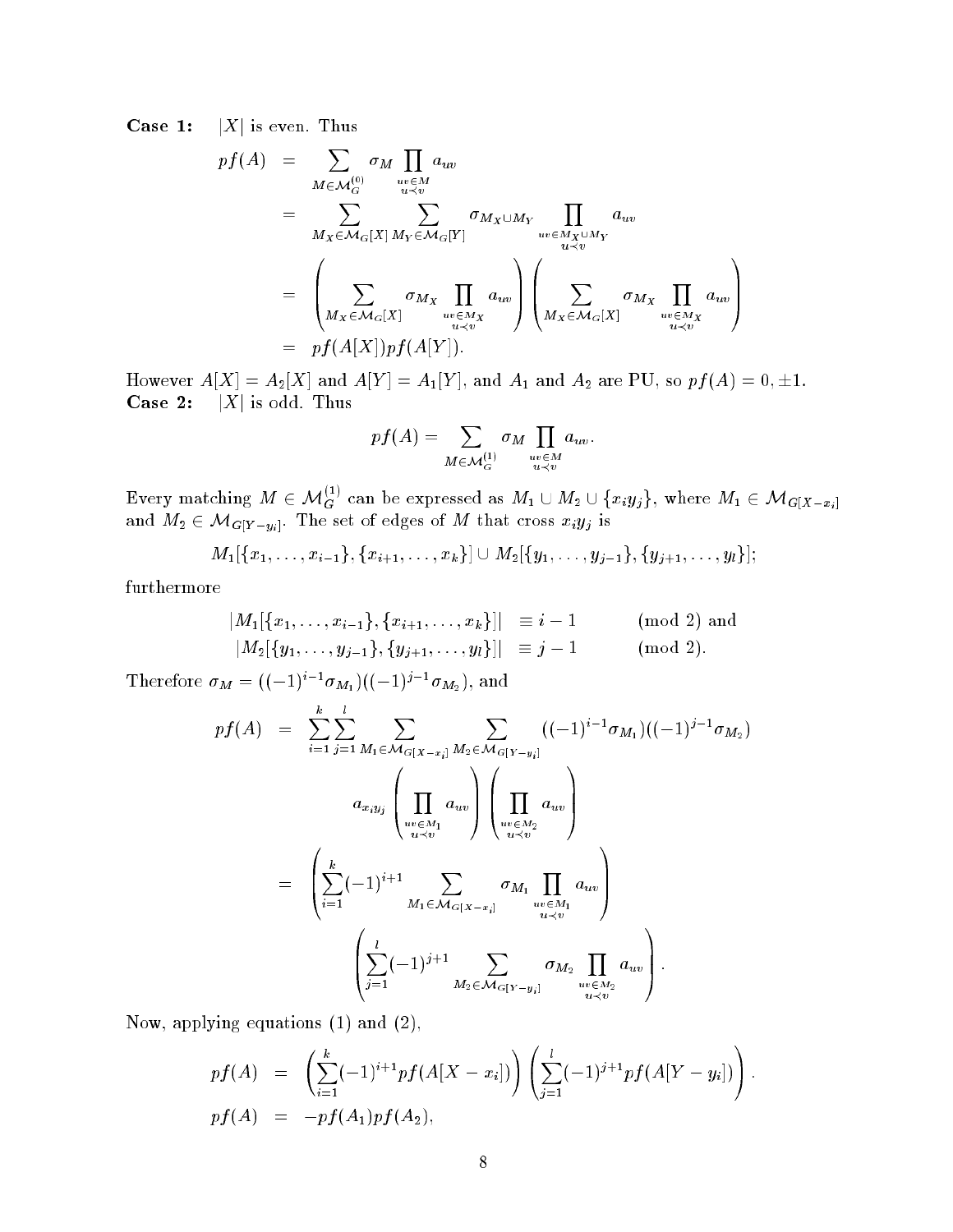and hence,  $pf(A) \in \{0, \pm 1\}$ , as required.

We remark that there is an alternative proof of Proposition 2.1 that uses pivoting (defined in section 3).

### Counting PU-orientations

Let  $G = (V, E)$  be a graph with a PU-orientation, and define  $\alpha(G)$  to be the number of PU-orientations of G distinct up to cut-switching. Camion's theorem tells us that if G is bipartite then  $\alpha(G) = 1$ ; the main result of this paper implies that if G is prime, but not bipartite, then  $\alpha(G) = 2$ . In this section we describe how  $\alpha(G)$  can be computed by a canonical decomposition of graphs into graphs that are either prime, bipartite, or complete.

Let  $\vec{G}$  be an orientation of  $G,$  and let  $C$  be an even circuit of  $G.$  We say that  $\vec{G}$  is even  $(odd)$  on C if, while traversing C in an arbitrary direction, the number of edges of C that are oriented in the forward direction by  $\vec{G}$  is even (odd). Because C has an even number of edges this definition is independent of the direction in which we traverse  $C$ .

**Lemma 2.2** Let C be the circuit  $x_1, x_2, x_3, x_4, x_1$  of a graph G, and let  $\vec{G}$  be a PUorientation of G that is odd on C. Then  $G[{x_1, x_2, x_3, x_4}]$  is a complete graph and  $\vec{G}$ is even on the circuit  $x_1, x_2, x_4, x_3, x_1$ .

**Proof** This follows by an easy pfaffian calculation, which is left to the reader.

Let  $(X_1, X_2)$  and  $(Y_1, Y_2)$  be splits of G. We say that  $(X_1, X_2)$  and  $(Y_1, Y_2)$  cross if  $X_i \cap Y_j \neq \emptyset$  for each i, j; we call the split  $(X_1, X_2)$  good if there are no splits of G that cross  $(X, Y)$ . We recursively define a *decomposition* of a graph G as follows.

- $D = \{H : H$  a connected component of  $G\}$  is a decomposition of G,
- If D is a decomposition of G and  $H \in D$  has a good split  $(X, Y)$  then  $(D \setminus H) \cup \{H \circ$  $X, H \circ Y$  is a decomposition of G.

We call the elements of a decomposition  $D$  the  $D$ -components.

### **Theorem 2.3** If D is a decomposition of G then  $\alpha(G) = \prod_{H \in D} \alpha(H)$ .

**Proof** It is clear that  $\alpha(G)$  is the product, taken over all connected components H of G, of  $\alpha(H)$ . Thus, it is sufficient to prove that if  $(X, Y)$  is a good split of G then  $\alpha(G) = \alpha(G \circ X)\alpha(G \circ Y).$  By the composition of PU-orientations of  $G \circ X$  and  $G \circ Y,$ we have that  $\alpha(G) > \alpha(G \circ X)\alpha(G \circ Y)$ . Therefore, it suffices to show that every PUorientation  $\vec{G}$  of G is equivalent under cut-switching to a composition of PU-orientations of  $G \circ X$  and  $G \circ Y$  (that is,  $\vec{G}$  can be reoriented by cut-switching so that every edge in  $E(X,Y)$  is oriented with its head in Y). Suppose, by way of contradiction, that  $\vec{G}$  is a PU-orientation of G, and that  $\vec{G}$  is not the composition of PU-orientations of  $G \circ X$  and  $G \circ Y$ .

Let  $X' = N_G(Y)$  and  $Y' = N_G(X)$ . Choose  $x_1 \in X'$  and  $y_1 \in Y'$ ; then, for all  $y \in Y'$ and  $x \in X'$ , use cut-switching so that the edge  $x_1y$  is oriented with  $x_1$  as the tail, and the edge  $xy_1$  is oriented with  $y_1$  as the head in  $\vec{G}$ . Since  $\vec{G}$  is not the composition of PUorientations of  $G \circ X$  and  $G \circ Y$ , there exists an edge  $x_2y_2$  of G, where  $x_2 \in X'$  and  $y_2 \in Y'$ ,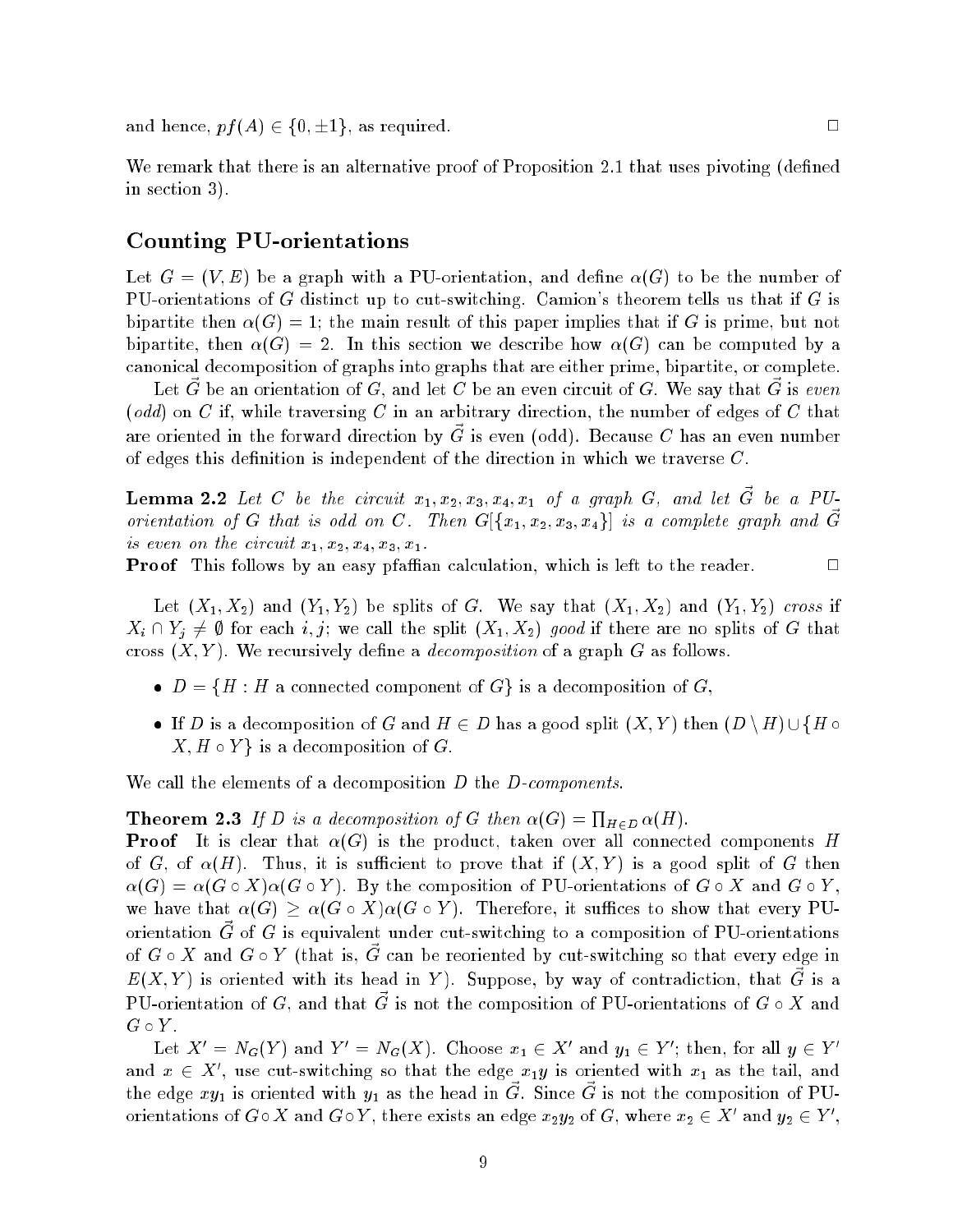that is oriented with  $x_2$  as its head. Partition X' into sets  $X_1, X_2$  such that  $x \in X_1$  if and only if the edge  $xy_2$  has  $y_2$  as its head; similarly, partition Y' into sets  $Y_1, Y_2$  such that  $y \in Y_1$  if and only if the edge  $x_2y$  has y as its head.

For any  $y_i' \in Y_i$   $(i = 1, 2)$ ,  $\vec{G}$  is odd on the circuit  $x_1, y_1', x_2, y_2', x_1$ , so, by Lemma 2.2,  $G[\{x_1,x_2,y_1',y_2'\}]$  is a complete graph. Therefore  $y_1'y_2'$  is an edge of  $G$ . We similarly prove that  $x_1'x_2'$  is an edge of G for any  $x_i' \in X_i$   $(i = 1, 2)$ . Hence  $(X_1 \cup Y_1, X_2 \cup Y_2)$  is a split of  $G[X_1 \cup X_2 \cup Y_1 \cup Y_2]$ . However, since  $(X, Y)$  is a good split, there cannot exist a split  $(X'', Y'')$  with  $X_1, Y_1 \subseteq X''$  and  $X_2, Y_2 \subseteq Y''$ . Therefore, there exists a chordless path  $v_1,\ldots,v_p \text{ in } V\setminus (X'\cup Y')$  such that  $N_G(v_i)\cap (X_1\cup Y_1)\neq \emptyset$  if and only if  $i\,=\,1,$  and  $N_G(v_j) \cap (X_2 \cup Y_2) \neq \emptyset$  if and only if  $j = p$ . Since  $(X, Y)$  is a split in  $G, \{v_1, \ldots, v_p\}$  is a subset of either X or Y; we assume, by possibly exchanging the roles of X and Y, that  $\{v_1,\ldots,v_p\}$  is a subset of Y. Choose  $y_1' \in Y_1$  adjacent to  $v_1$ , and choose  $y_2' \in Y_2$  adjacent to  $v_p$ . Let H be the graph induced by  $\{x_1, x_2, y_1', y_2', v_1, \ldots, v_p\}$ ; this is depicted by Figure 4.



Figure 4: H

We assume that  $p = 1$  or 2, since otherwise we shorten the path  $y_1, v_1, v_2, \ldots, v_p, y_2$  by pivoting on  $v_1v_2$ , and then deleting  $v_1$  and  $v_2$  from G. If  $p=1$  then  $\vec{G}$  is odd on exactly one of the circuits  $v_1, y_1, x_1, y_2, v_1$  and  $v_1, y_1, x_2, y_2, v_1$ , which, by Lemma 2.2, contradicts that  $v_1$  is adjacent to neither  $x_1$  nor  $x_2$ . If  $p = 2$  then pivoting on  $v_1v_2$  deletes the edge  $y_1'y_2'$  while leaving  $\vec{G}$  odd on the circuit  $x_1, y_1', x_2, y_2', x_1$ , contradicting Lemma 2.2.  $\Box$ 

**Lemma 2.4** For every integer n,  $\alpha(K_n) = (n-1)!$ , where  $K_n$  is the complete graph on n vertices.

**Proof** Let  $\vec{K}_n$  be a PU-orientation of  $K_n$ , and let v be any vertex of  $K_n$ . There exists a unique orientation equivalent under cut-switching to  $\vec{K}_n$  with the property that every edge incident with v has v as its tail; we assume that  $\vec{K}_n$  has this property.

Suppose that  $\vec{K}_n$  has a directed circuit, and let  $\vec{C}$  be a shortest directed circuit.  $\vec{C}$  must have length 3, since otherwise there exists a chord  $e$  of  $\vec{C}$  and  $\vec{C}+e$  contains a directed circuit shorter than  $\vec{C}$ . Let X be the vertex set of  $\vec{C}$ .  $\vec{K}_n$  is odd on every circuit of length 4 in  $K_n[X + v]$ , which contradicts Lemma 2.2. Hence  $\vec{K}_n$  contains no directed circuits. We call such an orientation *transitive*.

There are  $(n-1)!$  transitive orientations of  $K_n - v$ ; thus,  $\alpha(K_n) \leq (n-1)!$ , with equality only if every transitive orientation of  $K_n$  is PU. Every two transitive orientations are isomorphic, so we may assume that  $V_{K_n} = \{1, \ldots, n\}$ , and for  $1 \leq i < j \leq n$ , the edge i, j is oriented with j as its head in  $\vec{K}_n$ . We have that  $\vec{K}_3$  is PU; and, for  $n > 3$ ,  $K_n$  is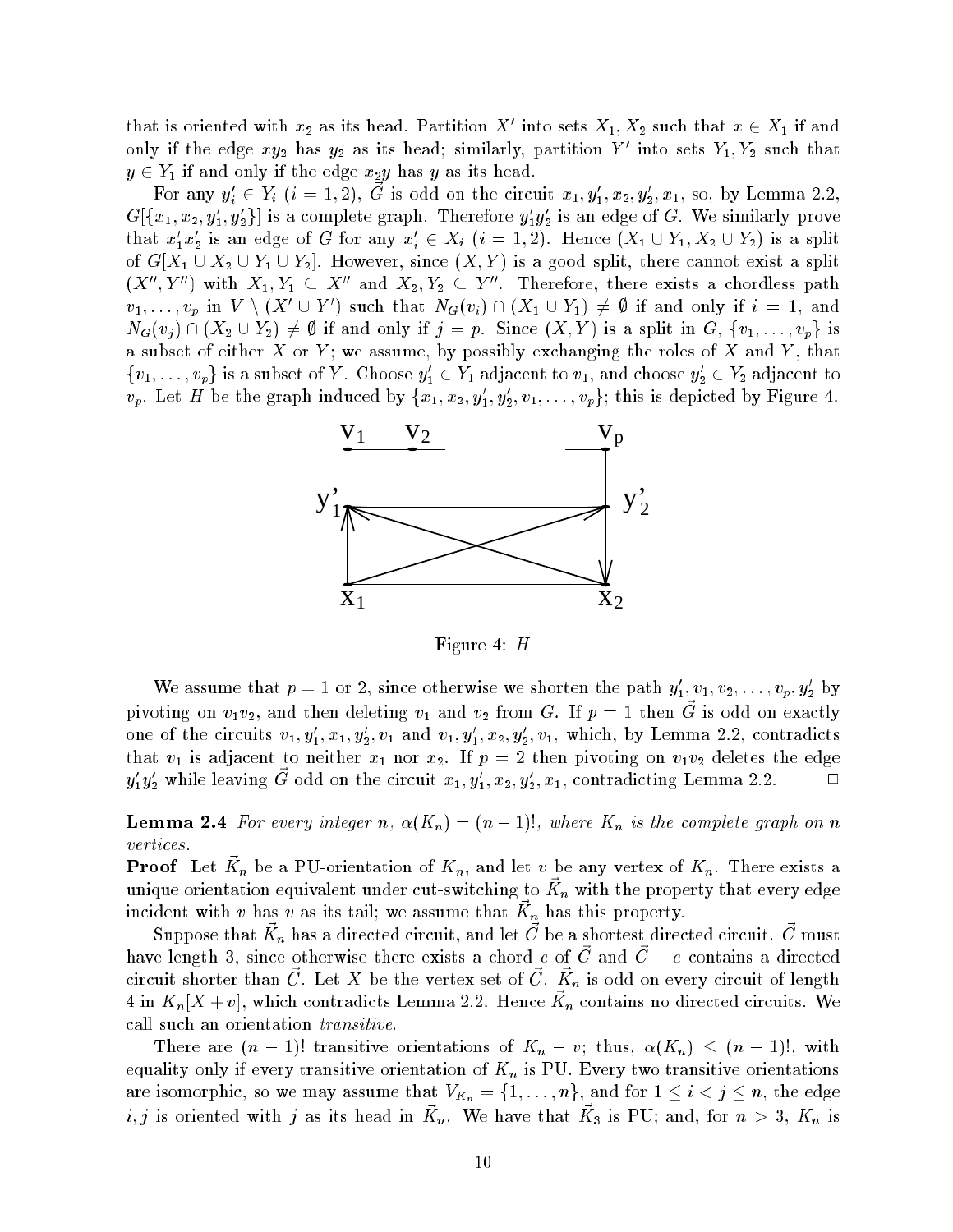the composition of transitive orientations of two smaller complete graphs. Therefore, by Proposition 2.1 and induction,  $\vec{K}_n$  is PU.

A decomposition D is called a *total decomposition* if no D-component has a good split. A star graph with n vertices is a graph containing a vertex that is adjacent to  $n-1$  vertices of degree 1. Total decompositions were introduced in  $[9]$ , though our definition of the term decomposition differs slightly from the original definition.

Theorem 2.5 (Cunningham [9]) Let G be a graph. Then

- All total decompositions of G are essentially the same; specifically, if  $D_1$  and  $D_2$  are total decompositions of G, then there exists a bijection  $\pi : D_1 \rightarrow D_2$  such that, for each  $D_1$ -component H, H and  $\phi(H)$  are isomorphic.
- If D is the total decomposition of G then every D-component is a complete graph, a star graph, or a prime graph.
- The total decomposition can be found in polynomial time. <sup>2</sup>

Let D be the total decomposition of a graph G. By Theorem 2.5, every D-component H is either complete, prime or bipartite; so, assuming that G has a PU-orientation, we know  $\alpha(H)$ . Therefore, by Theorem 2.3, we know  $\alpha(G)$  explicitly.

### 3Prime graphs

This section contains the proof of Theorem 1.1. We begin by introducing preliminary results.

## $-$

Let  $A = (a_{ij})$  be a skew-symmetric  $(0, \pm 1)$ -matrix whose rows and columns are indexed by V. Suppose  $u, w \in V$  and  $a_{uw} = 1$ . Define x, y so that

$$
A = \left(\begin{array}{c|c} 0 & 1 & x^T \\ \hline -1 & 0 & y^T \\ \hline -x & -y & A[V-u-w] \end{array}\right)
$$

where the first and second row are indexed by u and w respectively. Then define a matrix  $A'$  whose rows and columns are also indexed by the set V as follows:

$$
A' = \left(\begin{array}{c|c} 0 & 1 & y^T \\ \hline -1 & 0 & x^T \\ \hline -y & -x & A[V-u-w] - yx^T + xy^T \end{array}\right).
$$

The operation that constructs A' from A is called a *pivot* on uw in A. If in addition we switch the labels u and w, then we call the operation a *partial pivot*. The following result implies that the family of PU-matrices is closed under pivoting (and hence also under partial pivoting).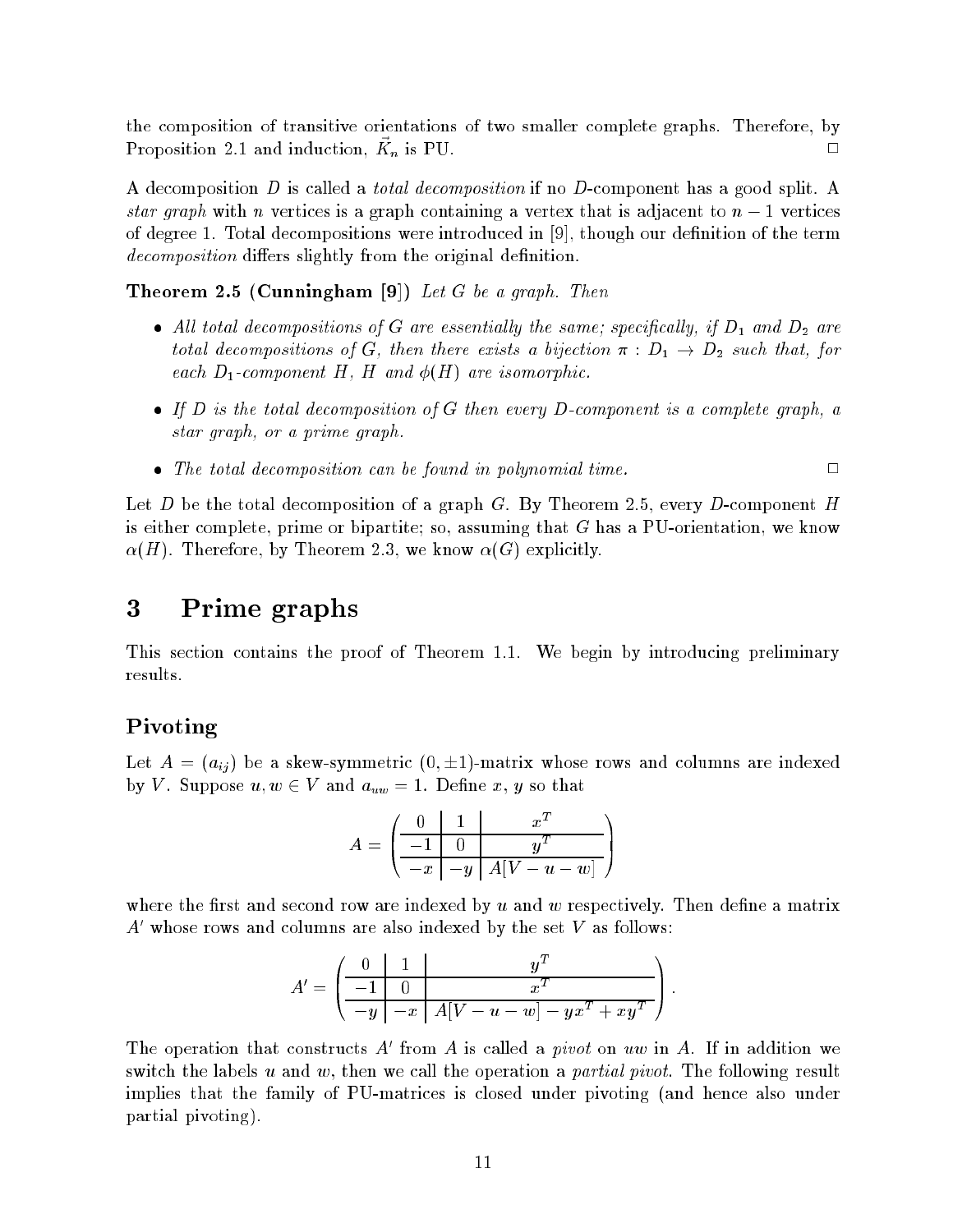**Proposition 3.1** For  $S \subseteq V$ ,  $\det A[S] = \det A'[S \Delta \{x, y\}].$ 

**Proof** Since pivoting on uw in A has the same effect on principal submatrices of  $A[S \cup$  $\{u, w\}$  as pivoting on uw in  $A[S \cup \{u, w\}],$  we may assume that  $S \cup \{u, w\} = V$ . Furthermore, since pivoting is an involution, we may assume that  $u \in S$ . Hence it suffices to prove the following two identities:

$$
\det A[V - w] = \det A'[V - u], \text{ and} \tag{3}
$$

$$
\det A = \det A'[V - u - w]. \tag{4}
$$

Note that  $A[V-w]$  and  $A'[V-u]$  are equivalent under row and column operations. Thus, since the determinant is invariant under row and column operations, we have proved (3). Define

$$
B = \left(\begin{array}{c|c} 0 & 1 & x^T \\ \hline -1 & 0 & y^T \\ \hline 0 & 0 & A[V-u-w] - yx^T + xy^T \end{array}\right).
$$

B is obtained from A by row elimination, so det  $A = \det B$ ; furthermore

$$
\det B = \det B[V - u - w] = \det A'[V - u - w].
$$

Thus we have proved (4).

For a pair  $S, S'$  of subsets of V, if S and S' are disjoint, we have defined  $[S, S'] = \{ss':$  $s \in S, s' \in S'$ ; for intersecting sets S, S' we define

$$
[S, S'] = [S \setminus S', S' \setminus S] \cup [S \setminus S', S \cap S'] \cup [S' \setminus S, S \cap S'].
$$

We can interpret partial pivoting over the binary field as a transformation of an undirected graph. Let  $G = (V, E)$  be the graph whose adjacency matrix is equivalent to A over  $GF(2)$ . Define a graph  $G' = (V, E')$  where

$$
E'=E\Delta[N_G(u)-w,N_G(w)-u].
$$

It is easily verified that the adjacency matrix of  $G'$  is obtained by performing a partial pivot on uw in A over  $GF(2)$ .

A consequence of Proposition 3.1 is that pivoting (or partial pivoting) on a PU-matrix yields a  $(0, \pm 1)$ -matrix. Thus we can think of pivoting and partial pivoting as operations on oriented graphs. Suppose A is PU and let  $\vec{G} = (V, \vec{E})$  be the directed graph having adjacency matrix A. Let  $\vec{G}' = (V, \vec{E}')$  be the directed graph whose adjacency matrix is obtained by performing a partial pivot on uw (over the reals) in A. Then we say that  $\vec{G}$ is obtained from  $\vec{G}$  by performing a partial pivot on uw. Note that the orientation of uw is reversed by the partial pivot. The only other common edges of G and  $G'$  that may be oriented differently in  $\vec{G}$  and  $\vec{G}^\prime$  are edges whose ends are both common neighbours of  $u$ and w.

The following result links pivoting and splits; in particular it implies that pivoting preserves prime graphs. It is implied by the fact that local complementation (dened in Section 2) preserves splits (see [2]) and that pivoting on an edge uw of G is equivalent to locally complementing on  $u, w, u$  in sequence.

 $\Box$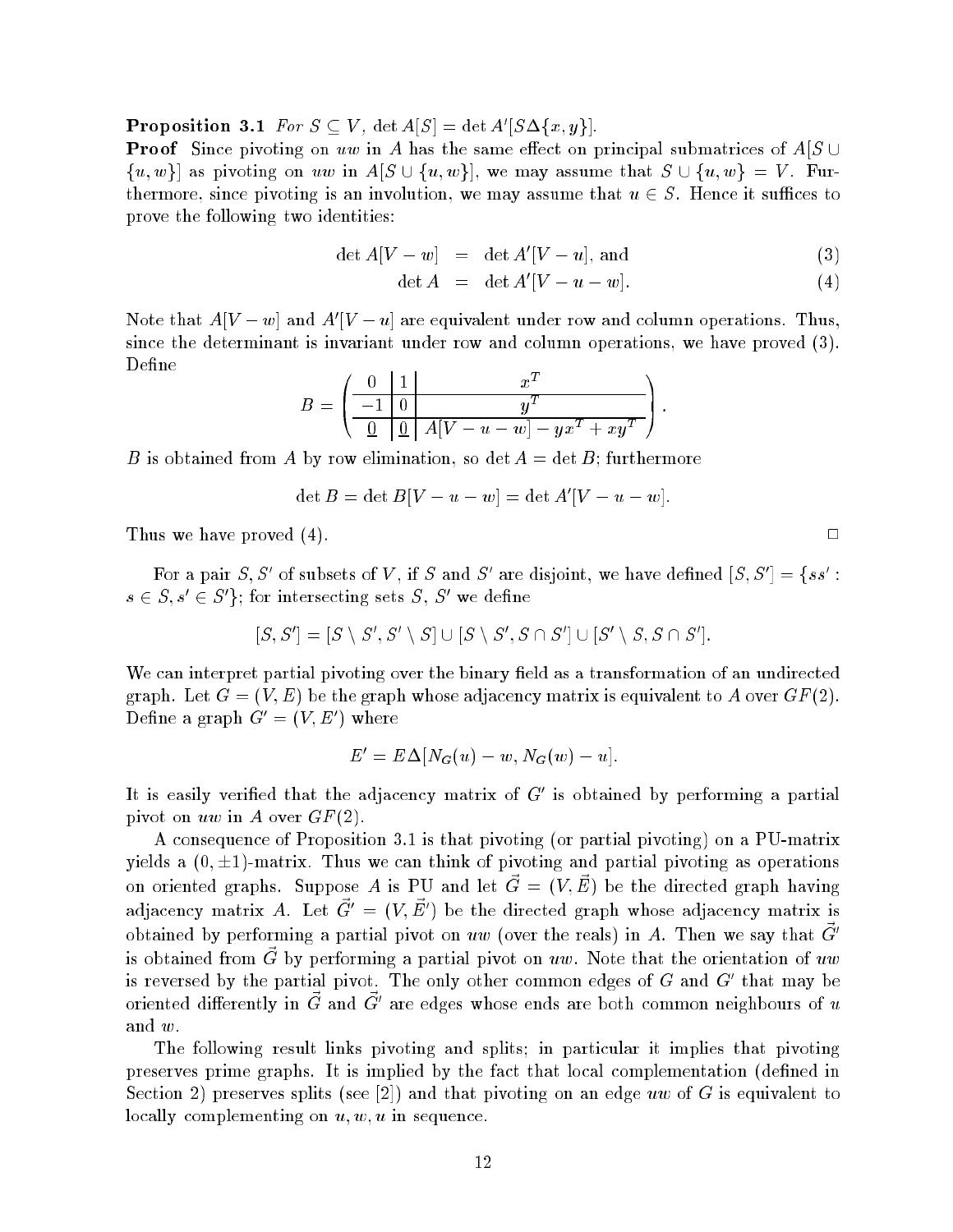**Proposition 3.2 (Bouchet [5])** Let  $(X, Y)$  be a partition of V, let  $vw \in E$  and let  $G' =$  $(V, E')$  be the graph obtained by pivoting on vw in G. Then  $(X, Y)$  is a split in G if and only if  $(X, Y)$  is a split in  $G'$ .  $\Box$ . 2002. – Andrea Maria Maria Maria Maria Maria Maria Maria Maria Maria Maria Maria Maria Maria Maria Maria Mar

### $\sim$  sequences sequences

A subsplit of G is a pair  $(X, Y)$  of disjoint subsets of V such that  $(X, Y)$  is a split in  $G[X \cup Y]$  and the cut  $E_G[X, Y]$  is nonempty. A blocking sequence for the subsplit  $(X,Y)$  is a sequence  $v_1,\ldots,v_p$  of vertices in  $V\setminus X\setminus Y$  satisfying the following conditions:

- 1. (a)  $(X, Y \cup \{v_1\})$  is not a subsplit of G, (b) for all  $i < p$ ,  $(X \cup \{v_i\}, Y \cup \{v_{i+1}\})$  is not a subsplit of G, and (c)  $(X \cup \{v_p\}, Y)$  is not a subsplit of G, and
- **2.** no proper subsequence of  $v_1, \ldots, v_p$  satisfies 1.

We note that the problem of finding a blocking sequence for  $(X, Y)$  can be solved by finding a directed path in the digraph  $D = D(X, Y)$ , with the vertex-set

$$
V(D) = \{v_X, v_Y\} \cup (V \setminus X \setminus Y)
$$

and the set of directed edges

$$
E(D) = \{(v_X, y) : (X, Y \cup \{y\}) \text{ is not a subsplit}\} \cup \{(x, y) : (X \cup \{x\}, Y \cup \{y\}) \text{ is not a subsplit}\} \cup \{(x, v_Y) : (X \cup \{x\}, Y) \text{ is not a subsplit}\}.
$$

Then  $v_1, v_2, \dots, v_p$  is a blocking sequence if and only if  $v_X, v_1, v_2, \dots, v_p, v_Y$  is a directed path with no shortcut in D. If no directed path exists in D, from  $v_X$  to  $v_Y$ , then the set

$$
X'' = \{ s \in V(D) - v_X : a directed path joins v_X to s \}
$$

does not contain  $v_Y$ , and  $(X', Y') := (X \cup X'', V \setminus X \setminus X'')$  is a subsplit of G.

**Proposition 3.3** Let  $(X, Y)$  be a subsplit of G. There exists a blocking sequence for  $(X, Y)$ in G if and only if there exists no split  $(X', Y')$  of G with  $X \subseteq X'$  and  $Y \subseteq Y'$ . **Proof** If there exists a split  $(X', Y')$  of G with  $X \subseteq X'$  and  $Y \subseteq Y'$ , then  $(X \cup \{x\}, Y \cup \{y\})$ is a subsplit for every  $x \in X' \setminus X$  and  $y \in Y' \setminus Y$ ; therefore no blocking sequence exists. Conversely, if no blocking sequence exists, then we can find the required subsplit  $(X', Y')$ by using the digraph  $D(X, Y)$ .

Following are some results that relate pivoting operations with blocking sequences.

**Proposition 3.4** Let  $(X, Y)$  be a subsplit of G and let G' be a graph obtained by performing a pivot (or partial pivot) on an edge of  $G[X]$ . A sequence  $v_1, \ldots, v_p$  is a blocking sequence of  $(X, Y)$  in G if and only if it is a blocking sequence of  $(X, Y)$  in G'.

**Proof** Let  $X', Y'$  be disjoint subsets of V with  $X \subseteq X'$  and  $Y \subseteq Y'$ . By Proposition 3.2,  $(X', Y')$  is a subsplit of G' if and only if it is a subsplit of G. The result follows by considering the definition of a blocking sequence.  $\Box$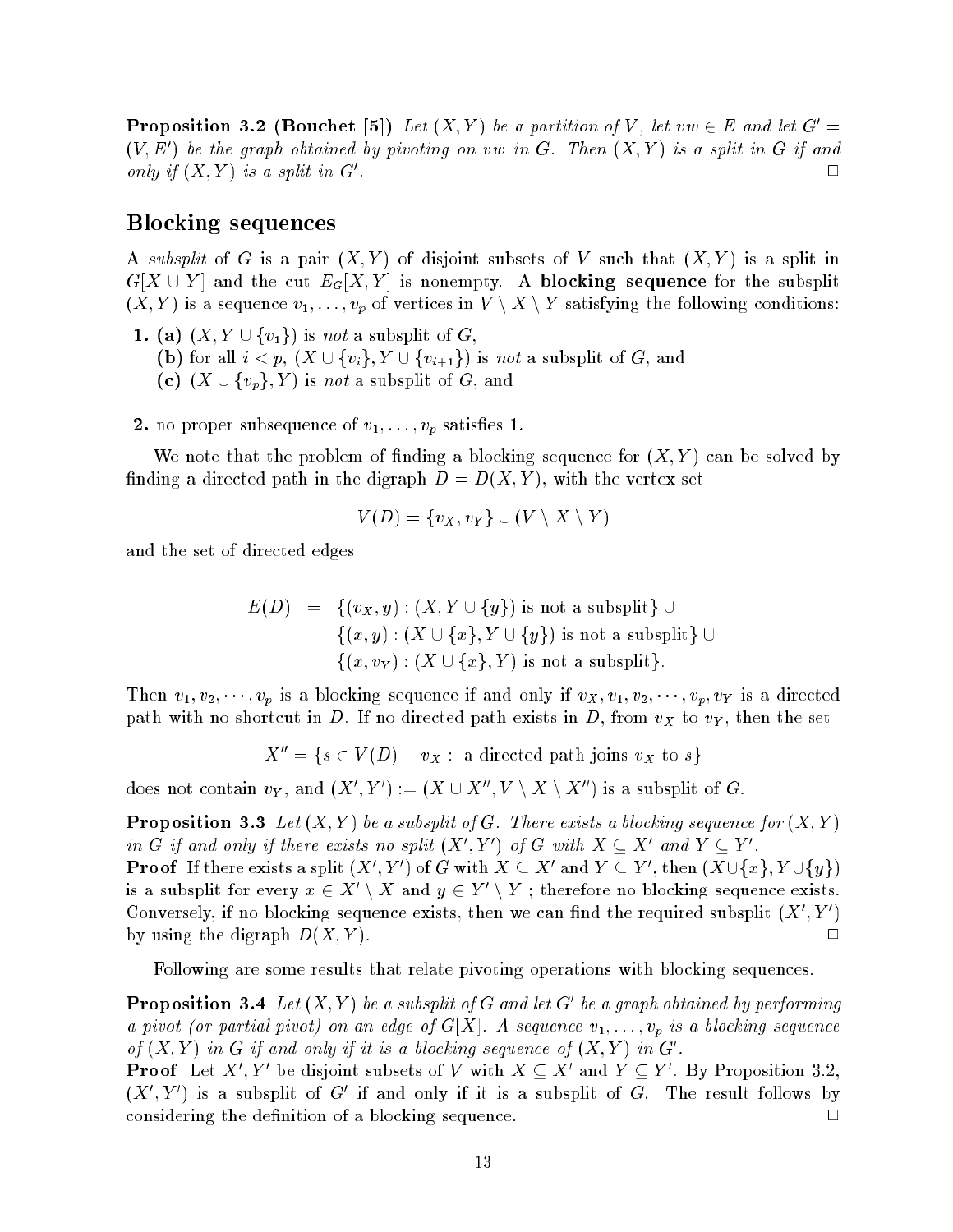**Proposition 3.5** Let  $v_1, \ldots, v_p$  be a blocking sequence for a subsplit  $(X, Y)$  of G, let  $x \in Y$  $X \cap N_G(v_1)$  and let G' be the graph obtained by performing a partial pivot on the edge  $xv_1$ in G. Suppose that  $N_G(x) \cap X \neq \emptyset$  and  $N_G(x) \cap X \neq N_G(Y) \cap X$ . Then

- (i) if  $p = 1$ ,  $(X, Y)$  is not a subsplit in G', and
- (ii) if  $p > 1$ ,  $v_2, \ldots, v_p$  is a blocking sequence for  $(X, Y)$  in G'.

**Proof** (i) Suppose  $p = 1$ . Let  $X' = N_G(Y) \cap X$  and  $Y' = N_G(X) \cap Y$ . Then, since  $(X, Y)$ is a subsplit,  $E_G|X,Y|=|X',Y'|$ . Note that

 $[P, Q] \cap [R, S] = [P \cap R, Q \cap S] \Delta[P \cap R, Q \cap S]$ 

holds for any subsets  $P, Q, R$  and  $S$  of  $V$ . Therefore

$$
E_{G'}[X,Y] = (E_G \Delta[N_G(v_1) - x, N_G(x) - v_1]) \cap [X,Y]
$$
  
= 
$$
[X', Y'] \Delta[(N_G(v_1) - x) \cap X, N_G(x) \cap Y] \Delta[N_G(x) \cap X, N_G(v_1) \cap Y].
$$

We consider two cases; in each case we use the following fact:

Suppose  $E_{G'}[X,Y] = [X_1, Y_1] \Delta [X_2, Y_2]$  where  $X_1$  and  $X_2$  are distinct nonempty subsets of X, and  $Y_1$  and  $Y_2$  are distinct, nonempty subsets of Y. Then  $(X, Y)$ is not a subsplit in  $G'$ .

 $Case 1:$  $x \notin X'$ . Then  $N_G(x) \cap Y = \emptyset$ , so

$$
E_{G'}(X,Y) = [X', Y'] \Delta [N_G(x) \cap X, N_G(v_1) \cap Y].
$$

Furthermore, by the conditions of the proposition,  $X', N_G(x) \cap X$  are distinct, nonempty subsets of X, and, by the definition of a blocking sequence, Y',  $N_G(v_1) \cap Y$  are distinct, nonempty subsets of Y, so  $(X, Y)$  is not a subsplit in  $G'$ .

 $\bf Case\,\,2:$ . Then  $N_G(x) \cap Y = Y'$ . Note that, for any sets  $A \subseteq Y$ ,  $B_1, B_2 \subseteq X$ ,  $[A, B_1]\Delta[A, B_2] = [A, B_1 \Delta B_2],$  so

$$
E_{G'}[X,Y] = [X'\Delta((N_G(v_1) - x) \cap X), Y']\Delta[N_G(x) \cap X, N_G(v_1) \cap Y].
$$

Now  $x \in X'\Delta((N_G(v_1) - x) \cap X)$ . However  $x \notin N_G(x) \cap X$ , so  $X'\Delta((N_G(v_1) - x) \cap X)$ ,  $N_G(x) \cap X$  are distinct, nonempty subsets of X. Furthermore, by the definition of a blocking sequence,  $Y', N_G(v_1) \cap Y$  are distinct nonempty subsets of Y; hence  $(X, Y)$  is not a subsplit in  $G'$ .

(ii) Suppose  $p > 1$ . By the minimality of a blocking sequence we have that  $(X, Y \cup \{v_2\})$ is a subsplit in G. Note that  $v_1$  is a blocking sequence for the subsplit  $(X, Y \cup \{v_2\})$  in G. By part (i) of the proposition,  $(X, Y \cup \{v_2\})$  is not a subsplit in G'. Also note that  $(X \cup \{v_1\}, Y)$  is a subsplit in G and that  $v_2, \ldots, v_p$  is a blocking sequence for  $(X \cup \{v_1\}, Y)$ in G. By Proposition 3.4,  $v_2, \ldots, v_p$  is also a blocking sequence for  $(X \cup \{v_1\}, Y)$  in  $G',$ and, since  $(X, Y \cup \{v_2\})$  is not a subsplit in  $G', v_2, \ldots, v_p$  is also a blocking sequence for  $(X,Y)$  in  $G'$ .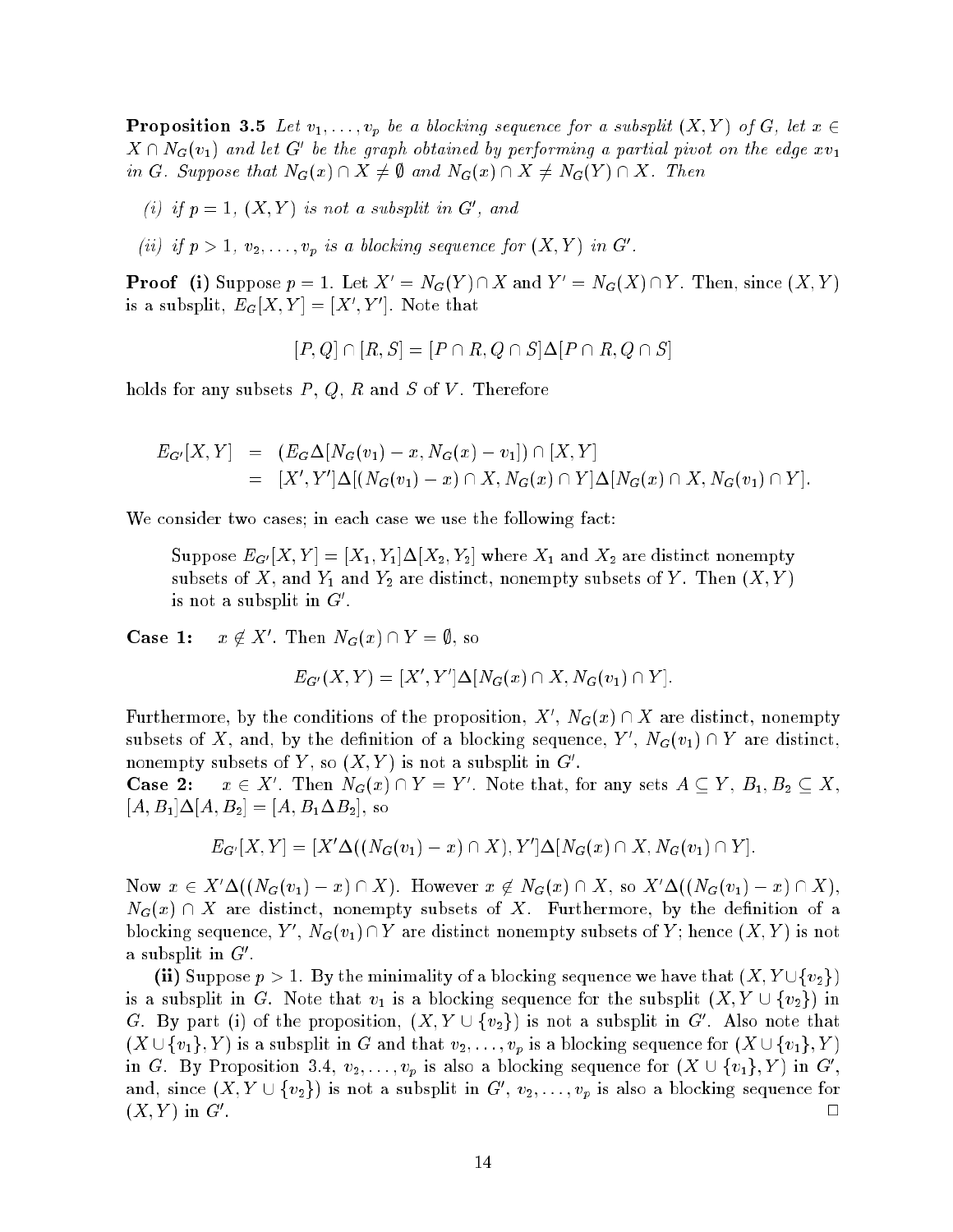### ...<u>.</u>....................

Let C be a circuit in a graph G. We say that C is sign-fixed with respect to G if any two PU-orientations of G differ on an even number of edges of C. For subgraphs  $H_1$ ,  $H_2$  of G, we denote by  $H_1 \Delta H_2$  the subgraph of G induced by the edges  $E_{H_1} \Delta E_{H_2}$ .

**Proposition 3.6** Let  $C$  be a circuit of a graph  $G$ . If there exist sign-fixed circuits  $C_1, \ldots, C_k$ of G such that  $C = C_1 \Delta C_2 \Delta \ldots \Delta C_k$  then C is sign-fixed in G.

**Proof** Let  $\vec{G}_1, \vec{G}_2$  be any pair of PU-orientations of G. Let S be the set of edges of G in which the orientations  $\vec{G}_1$  and  $\vec{G}_2$  differ. For each sign-fixed circuit  $C_i$ ,  $|C_i \cap S|$  is even. Now

$$
C \cap S = (C_1 \Delta \dots \Delta C_k) \cap S
$$
  
=  $(C_1 \cap S) \Delta \dots \Delta (C_k \cap S).$ 

Since  $C \cap S$  can be represented as the symmetric difference of even sets,  $C \cap S$  has even  $\alpha$  cardinality. Hence  $C$  is sign-fixed in  $G$ .

The following proposition is attributed to Bondy in [16]; it can be proved using Menger's theorem.

**Proposition 3.7** Let H be an eulerian subgraph of a 2-vertex-connected graph G. If H has an even number of edges, then there exist even circuits  $C_1, \ldots, C_k$  of G such that  $H = C_1 \Delta C_2 \Delta \ldots \Delta C_k.$ 

**Lemma 3.8** Let G be a graph such that every even circuit is sign-fixed. All PU-orientations of  $G$  are switching-equivalent if  $G$  is bipartite or 2-connected.

**Proof** Let  $\vec{G}_1, \vec{G}_2$  be PU-orientations of G. If C' is an even circuit of G, then  $\vec{G}_1$  and  $\vec{G}_2$ differ on an even number of edges of  $C'$ , by the premises of the lemma. We claim that the same property may be assumed for every circuit C' of G. This is obvious if G is bipartite. Otherwise fix an odd circuit C. We may assume that the orientations  $\vec{G}_1$  and  $\vec{G}_2$  differ on an even number of edges of C; otherwise we reverse the orientation  $\vec{G}_2$ . Consider any other odd circuit C' of G. By Proposition 3.7 there exist even circuits  $C_1, \ldots, C_k$  such that  $C'\Delta C = C_1\Delta \ldots \Delta C_k$ , therefore  $C' = C\Delta C_1\Delta \ldots \Delta C_k$ . It follows similarly to the the proof of Proposition 3.6, that the orientations  $\vec{G}_1$  and  $\vec{G}_2$  differ on an even number of edges of  $C'$ . Which proves the claim.

Let S be the set of edges upon which the orientations  $\vec{G}_1$  and  $\vec{G}_2$  differ. It follows from the claim that if we contract each of the edges in  $E_G \setminus S$ , then we obtain a bipartite graph. Therefore the edges S form a cut in G, so  $\vec{G}_1$  and  $\vec{G}_2$  are equivalent under cut-switching.  $\Box$ 

**Corollary 3.9** If  $G$  is prime and every even circuit of  $G$  is sign-fixed, then all PUorientations of G are switching equivalent.

**Proof** Trivially we may assume G has at least 4 vertices. Then G is 2-connected.  $\Box$ 

Lemma 3.8 generalizes the ideas used in Seymour's proof of Theorem 1.2. Following is a summary of Seymour's proof. Suppose  $C$  is a circuit of a bipartite graph  $G$ . If  $C$ is chordless then it is easy to show that  $C$  is sign-fixed. Otherwise, if  $C$  has a chord, then  $C$  can be expressed as the symmetric difference of two shorter circuits, so inductively we can prove that  $C$  is sign-fixed. Then, by Lemma 3.8, all PU-orientations of  $G$  are switching-equivalent.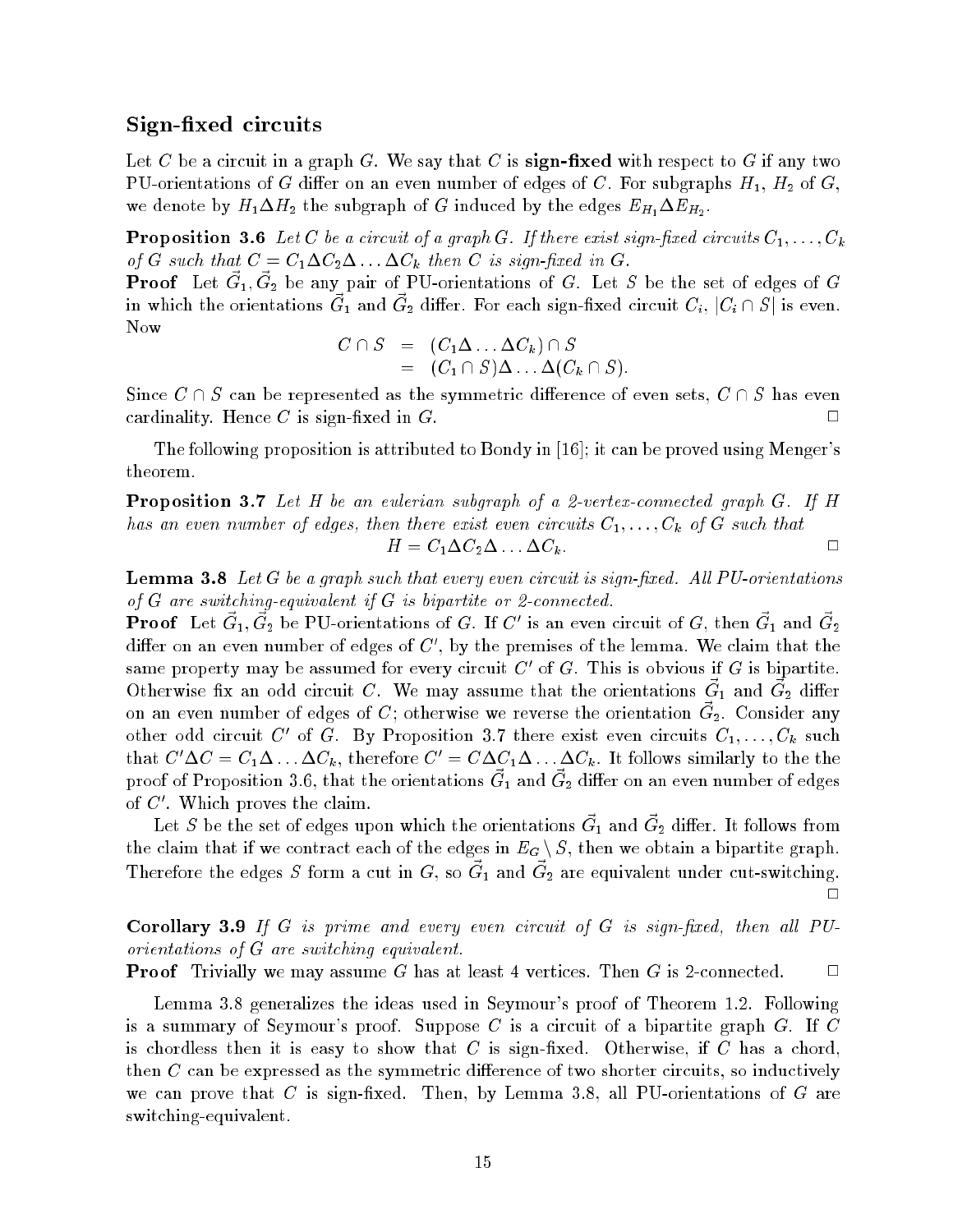### Decomposition of circuits

In this section we describe three decompositions of an even circuit C into a symmetric difference of shorter even circuits.



Figure 5:  $C + e$ 

Let C be an even circuit and let  $e$  be a chord of C. C can be expressed as the symmetric difference of two shorter circuits (see Figure 5) denoted  $C_1(e), C_2(e)$  (in no particular order). Since C is even,  $C_1(e)$  and  $C_2(e)$  are either both even or both odd. We say that e is an even (odd) chord of C if  $C_1(e)$  and  $C_2(e)$  are both even (odd). The first decomposition of C is  $C = C_1(e) \Delta C_2(e)$ , when e is an even chord.



Figure 6: Decomposition of  $C + e_1 + e_2$ 

Let  $e_1$  and  $e_2$  be odd chords of an even circuit C. We say that  $e_1$  and  $e_2$  cross if  $e_1$  and  $e_2$  have disjoint ends and  $e_2$  has exactly one end in  $C_1(e_1)$ . If  $e_1$  and  $e_2$  are crossing then define  $C_1' = C_1(e_1) \Delta C_1(e_2)$  and  $C_2' = C_1(e_1) \Delta C_2(e_2)$ ; see Figure 6.  $C_1'$  and  $C_2'$  are both even circuits and

$$
C_1' \Delta C_2' = (C_1(e_1) \Delta C_1(e_1)) \Delta (C_1(e_1) \Delta C_2(e_2))
$$
  
= C\_1(e\_2) \Delta C\_2(e\_2)  
= C.

If either  $C_1'$  or  $C_2'$  has length 4 then the other has the same length as  $C;$  otherwise both  $C_1'$ and  $C_2'$  are shorter than C. We say that  $e_1$  and  $e_2$  are tight crossing chords if either  $C_1'$  or  $C_2'$  has length 4. The second decomposition of C is  $C = C_1' \Delta C_2'$ , when  $e_1$  and  $e_2$  are not tight crossing chords.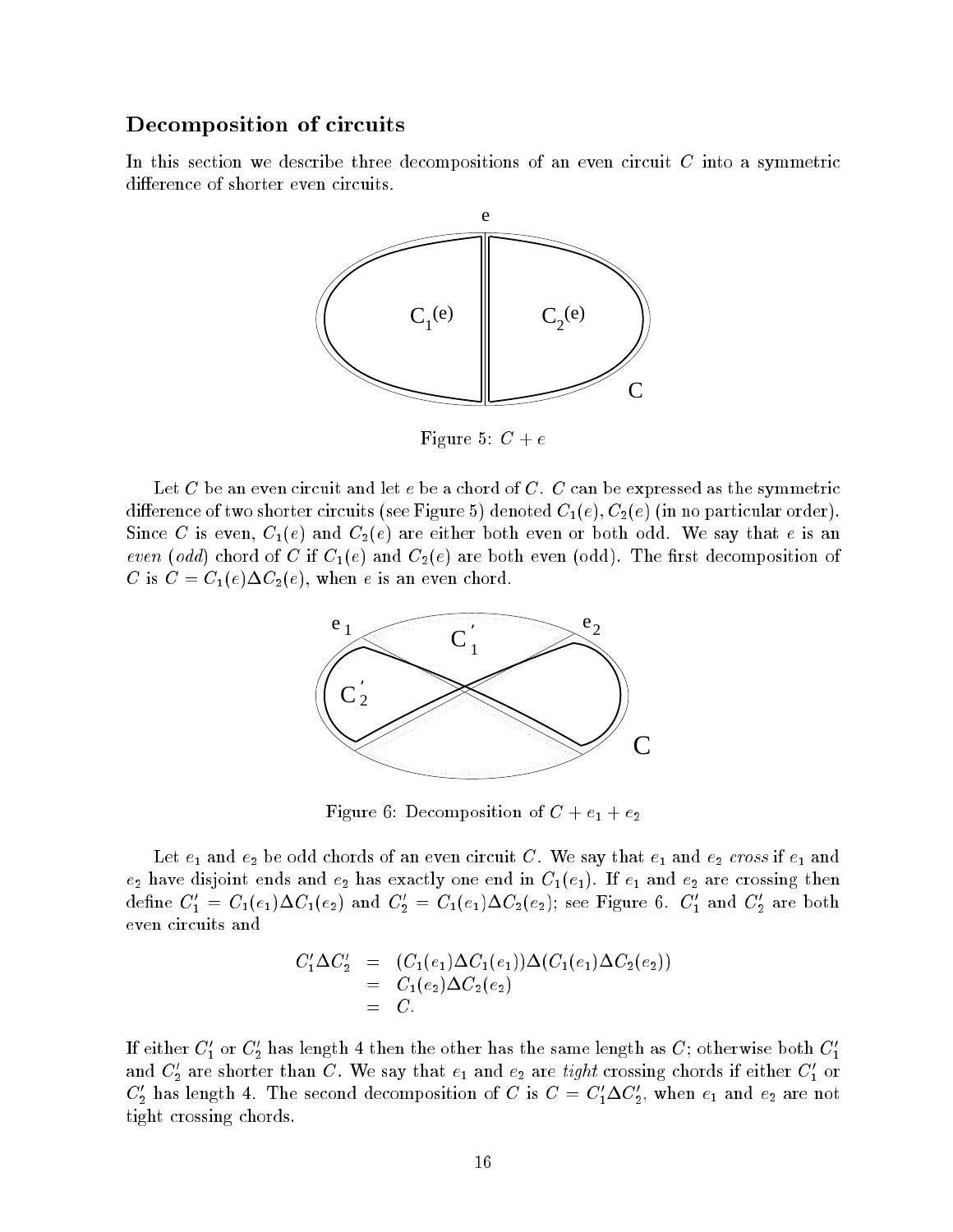Note that it is not possible to have three odd chords of a circuit such that each pair is a tight crossing pair, so if we have any three mutually crossing odd chords of a circuit  $C$ , we can apply one of the above decompositions to express  $C$  as the symmetric difference of two shorter even circuits.



Figure 7:  $C + e_1 + e_2 + e_3$ 

In the third decomposition we have three odd chords  $e_1, e_2$  and  $e_3$  of an even circuit C such that  $\{e_1, e_2\}$  and  $\{e_2, e_3\}$  are pairs of tight crossing chords and  $e_1$  and  $e_3$  do not cross. In this situation there are consecutive vertices  $x_1, \ldots, x_5$  in C such that  $e_1, e_2$  and  $e_3$  have ends  $\{x_1, x_3\}$ ,  $\{x_2, x_4\}$  and  $\{x_3, x_5\}$  respectively, as depicted in Figure 7. Also depicted in Figure 7 is an even circuit  $C'$ : C is the symmetric difference of  $C'$  and the two circuits  $x_1, x_2, x_4, x_3, x_1$  and  $x_5, x_4, x_2, x_3, x_5$ . Furthermore each of these circuits is even and shorter than C.

A circuit is said to be *decomposable* (otherwise *indecomposable*) if by one of the above decompositions we can express  $C$  as the symmetric difference of shorter even circuits. More rigorously, an even circuit  $C$  is indecomposable if the chords of  $C$  are all odd, each chord crosses at most one other chord and all crossings are tight.

### PU-orientations of prime graphs

We now prove the main result of the paper.

**Proof** of Theorem 1.1. By Corollary 3.9, it suffices to show that in a prime graph all even circuits are sign-fixed. We prove this by induction on the length of an even circuit. Let  $k \geq 4$  be an even integer. We assume that in every prime graph every even circuit of length less than  $k$  is sign-fixed.

Let C' be a circuit of length k in a prime graph  $G'$ . If C' can be expressed as the symmetric difference of sign-fixed circuits in  $G'$  then, by Proposition 3.6,  $C'$  is sign-fixed. In particular, if C' is decomposable then C' is sign-fixed.

**Claim 1** Let C be a circuit of length  $k$  in a prime graph  $G$ . If there exists a vertex that has degree 2 in  $G[V_C]$  then C is sign-fixed.

**Proof** of claim In the case that C has length 4, the claim follows from Lemma 2.2. Now suppose that  $k > 4$  and that C is indecomposable. Let v be a vertex of degree 2 in  $G[V_C]$ , let u, w be the neighbours of v in  $G[V_C]$  and let  $G'$  be the graph obtained by performing a partial pivot on vw in G.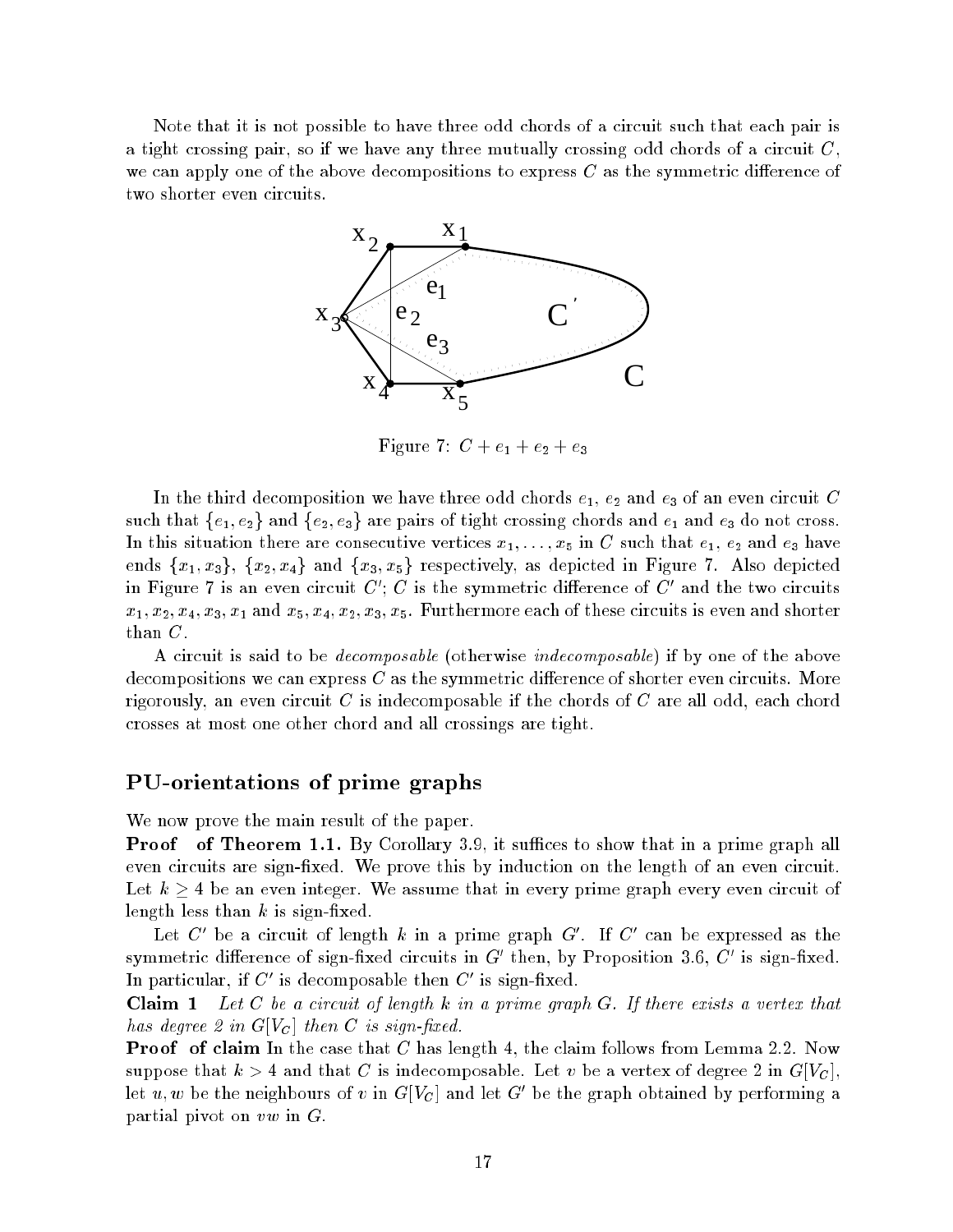Let  $u\;u$  and  $ww$  be the edges other than  $uv$  and  $uw$  incident to  $u$  and  $w$  respectively in C. Note that  $u'$  is not adjacent to w in G since such an edge would be an even chord of C, and similarly  $u$  is not adjacent to  $w'$ . We have that  $N_{G[V_C]}(v) - w = \{u\}$ , so

$$
E_{G'}[V_C] = E_G[V_C]\Delta[\{u\}, N_{G[V_C]}(w) - v].
$$

Therefore the partial pivot affects only edges incident with  $u$ , but the edges  $uu$  and  $uv$ are unaffected by the partial pivot, so C is a circuit in  $G'$ . Furthermore if the partial pivot were performed on any orientation of  $G$ , then exactly one edge of  $C$ , namely vw, will be reoriented, so C is sign-fixed in G if and only if C is sign-fixed in G'. Now  $uw'$  is an edge of G', so C has an even chord in G'. Hence C is sign-fixed in  $G'$ . This proves Claim 1.



Figure 8: Circuits in Claim 2.

**Claim 2** Let C be a circuit of length k in a prime graph G, and suppose  $x_1, \ldots, x_4$  are consecutive vertices of C such that  $x_1x_3$  and  $x_2x_4$  are chords of C. Finally let C' be the symmetric difference of C and the circuit  $x_1, x_3, x_4, x_2, x_1$ . (See Figure 8.) Then at least one of  $C$  and  $C'$  is sign-fixed.

**Proof of claim** The claim is trivially true when  $C$  is decomposable, so suppose that  $C$ is indecomposable. Let  $X = \{x_2, x_3\}$  and  $Y = V_C \setminus X$ , and let  $e_1$  and  $e_2$  be the edges  $x_1x_3$  and  $x_2x_4$ , respectively. Note that  $e_1$  and  $e_2$  are crossing chords of C, so there are no other chords which cross either  $e_1$  or  $e_2$ . Hence  $(X, Y)$  is a subsplit of G; let  $v_1, \ldots, v_p$  be a blocking sequence for this subsplit. We prove the claim by induction on the length of the blocking sequence.

**Case 1:**  $p = 1$ .  $v_1$  is a blocking sequence for the subsplit  $(X, Y)$  in G. Then  $v_1$  is adjacent to exactly one of  $x_2$  and  $x_3$ . Assume with no loss of generality that  $v_1$  is adjacent to  $x_2$ .  $v_1$  must also be adjacent to some vertex in Y. This gives rise to two subcases.

**Case 1.1:**  $v_1$  is adjacent to a vertex y in  $Y \setminus \{x_1, x_4\}$ . We assume that  $x_2$  and y are an even distance apart in C. (Otherwise  $x_2$  and  $y$  are an even distance apart in  $C'$  and we can interchange the roles of C and C'.) Consider the circuits  $C_1$  and  $C_2$  defined by Figure 9.  $C_1$  and  $C_2$  are both even and have length at most  $k$ .  $x_3$  and  $x_2$  have degree 2 in  $G[V_{C_1}]$ and  $G[V_{C_2}]$  respectively, so by Claim 1,  $C_1$  and  $C_2$  are both sign-fixed. Furthermore C is the symmetric difference of  $C_1$  and  $C_2$  so C is also sign-fixed. This completes the proof of Claim 2 in Case 1.1.

**Case 1.2:**  $v_1$  is not adjacent to any vertices in  $Y \setminus \{x_1, x_4\}$ . In this case  $v_1$  cannot be adjacent to both  $x_1$  and  $x_4$  since otherwise  $(X \cup \{v_1\}, Y)$  would be a subsplit, contradicting the definition of a blocking sequence. So  $v_1$  is adjacent to exactly one of  $x_1$  and  $x_4$ . We assume that  $v_1$  is adjacent to  $x_1$ . (The other case is equivalent under interchanging the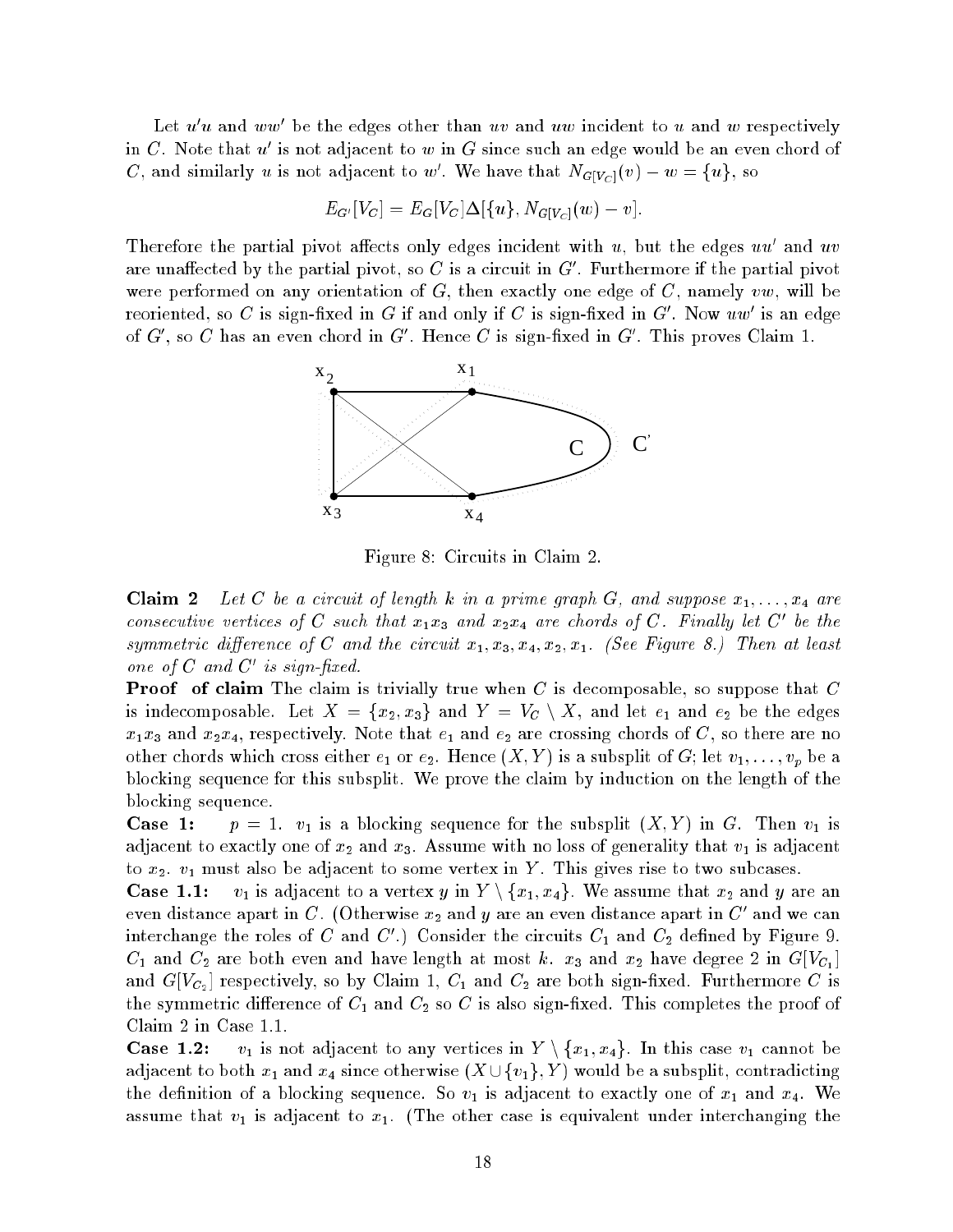

Figure 9: Decomposition in Case 1.1.



Figure 10: Decomposition in Case 1.2.

roles of C and C' and changing labels.) Consider the even circuits  $C_1$  and  $C_2$  defined by Figure 10.  $v_1$  has degree 2 in both  $G[V_{C_1}]$  and  $G[V_{C_2}]$ , so by Claim 1,  $C_1$  and  $C_2$  are both sign-fixed. C' is the symmetric difference of  $C_1$  and  $C_2$  so C' is also sign-fixed. This completes the proof of Claim 2 in Case 1.

**Case 2:**  $p > 1$ . As with Case 1,  $v_1$  is adjacent to exactly one of  $x_2$  and  $x_3$ , and we assume with no loss of generality that  $x_2$  and  $v_1$  are adjacent.  $(X \cup \{v_1\}, Y)$  is a subsplit, so either  $N_G(v_1) \cap Y = \emptyset$  or  $N_G(v_1) \cap Y = N_G(X) \cap Y = \{x_1, x_4\}$ . This gives two subcases. **Case 2.1:**  $N_G(v_1) \cap Y = \emptyset$ . Let G' be the graph defined by performing a partial pivot on the edge  $x_2v_1$ . Note that  $N_G(v_1) \cap V_C = \{x_2\}$ , so  $G[V_C] = G'[V_C]$ . Then C and  $C<sup>'</sup>$  are circuits in  $G<sup>'</sup>$  and, by considering the effect of this partial pivot on an orientation of G, C and C' are sign-fixed in G if and only if they are sign-fixed in  $G'$ . Now, by Proposition 3.5,  $v_2, \ldots, v_p$  is a blocking sequence for the subsplit  $(X, Y)$  in  $G'$ , so, by the induction hypothesis of the claim, one of C and C' is sign-fixed in  $G'$ .

**Case 2.2:**  $N_G(v_1) \cap Y = \{x_1, x_4\}.$  We have that  $v_2, \ldots, v_p$  is a blocking sequence for the subsplit  $(X \cup \{v_1\}, Y)$ . Furthermore, for  $i > 1$ ,  $(X, Y \cup \{v_i\})$  is a subsplit; it follows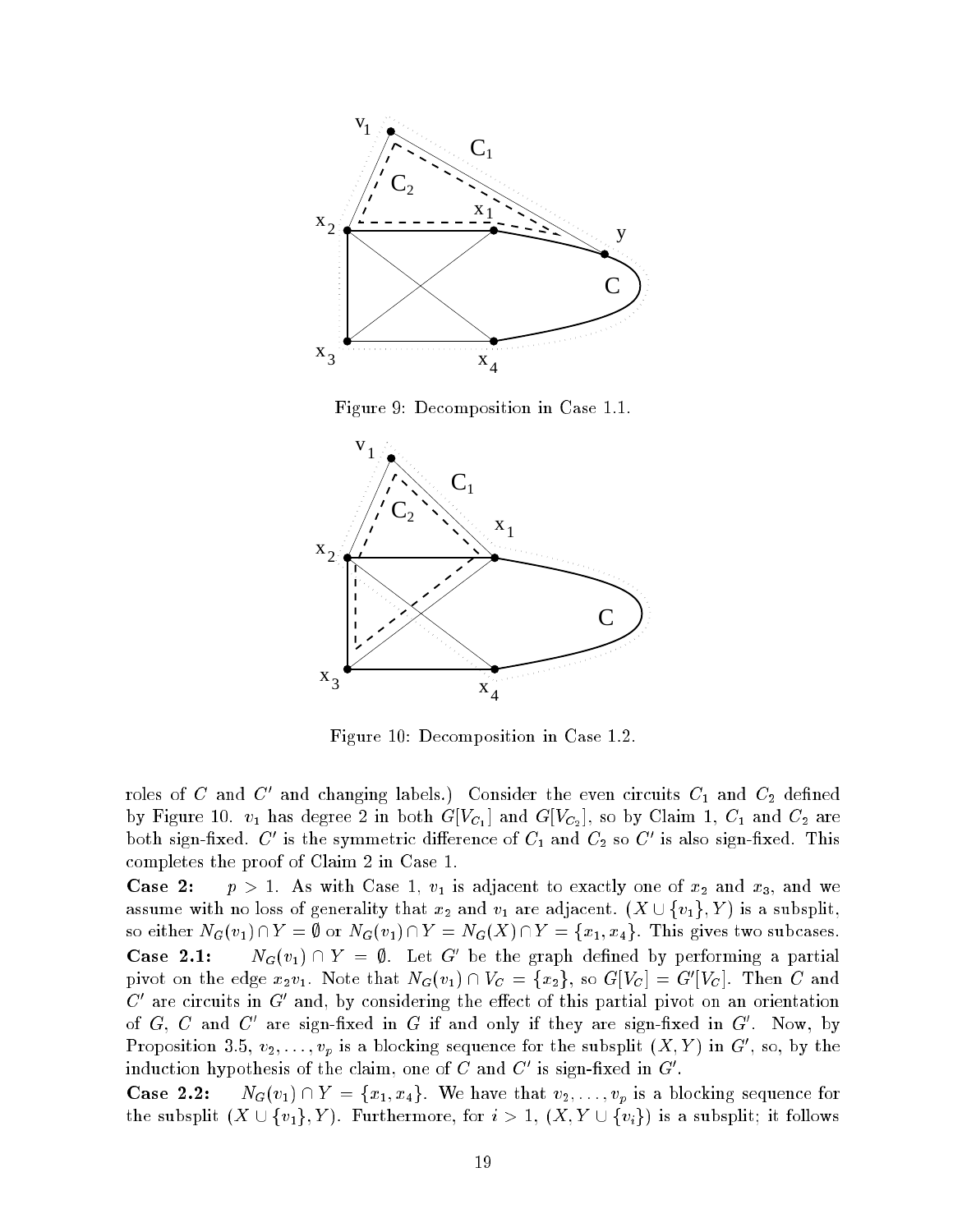

Figure 11: Decomposition in Case 2.2.

that  $v_i$  is adjacent with  $x_2$  if and only if  $v_i$  is adjacent with  $x_3$ . Consequently  $v_2, \ldots, v_p$  is a blocking sequence for the subsplit  $(\{x_2, v_1\}, Y)$ . Now, by the induction hypothesis of the claim, one of the circuits  $C_1$  or  $C_2$ , defined in Figure 11, is sign-fixed. Let  $C_1'$  and  $C_2'$  be the circuits  $v_1, x_1, x_3, x_2, v_1$  and  $v_1, x_4, x_3, x_2, v_1$  respectively.  $C'_1$  and  $C'_2$  are both sign-fixed by Claim 1. If  $C_1$  is sign-fixed then C', which is the symmetric difference of  $C_1$  and  $C_1'$ , is sign-fixed. Otherwise  $C_2$  is sign-fixed; then  $C,$  which is the symmetric difference of  $C_2$  and  $C_2'$ , is sign-fixed. In either case we have proved Claim 2.

The proof is now settled with two final cases.



Figure 12: Decomposition when  $k = 4$ .

**Case 1:**  $k = 4$ . Let  $C_1$  be a circuit of length 4 in a prime graph G. If  $G[V_{C_1}]$  is not complete then  $G[V_{C_1}]$  contains a vertex of degree 2, so, by Claim 1,  $C_1$  is sign-fixed. Thus we may suppose that  $G[V_{C_1}]$  is complete. Let  $C_2$  and  $C_3$  be defined by Figure 12. By Claim 2, one of  $C_1$  and  $C_2$  is sign-fixed. If  $C_1$  is sign-fixed we are done, so suppose  $C_2$  is sign-fixed. Similarly one of  $C_1$  and  $C_3$  are sign-fixed, so suppose  $C_3$  is sign-fixed. However  $C_1$  is the symmetric difference of  $C_2$  and  $C_3$ , so  $C_1$  is sign-fixed.

**Case 2:**  $k > 4$ . Let C be a circuit of length k in a prime graph G. If C is decomposable or if  $G[V_C]$  contains a vertex of degree 2 then C is sign-fixed. Suppose then that C is indecomposable and that every vertex in  $G[V_C]$  has degree at least 3. Let e be a chord of C such that the distance in C between the ends of <sup>e</sup> is minimum among all chords of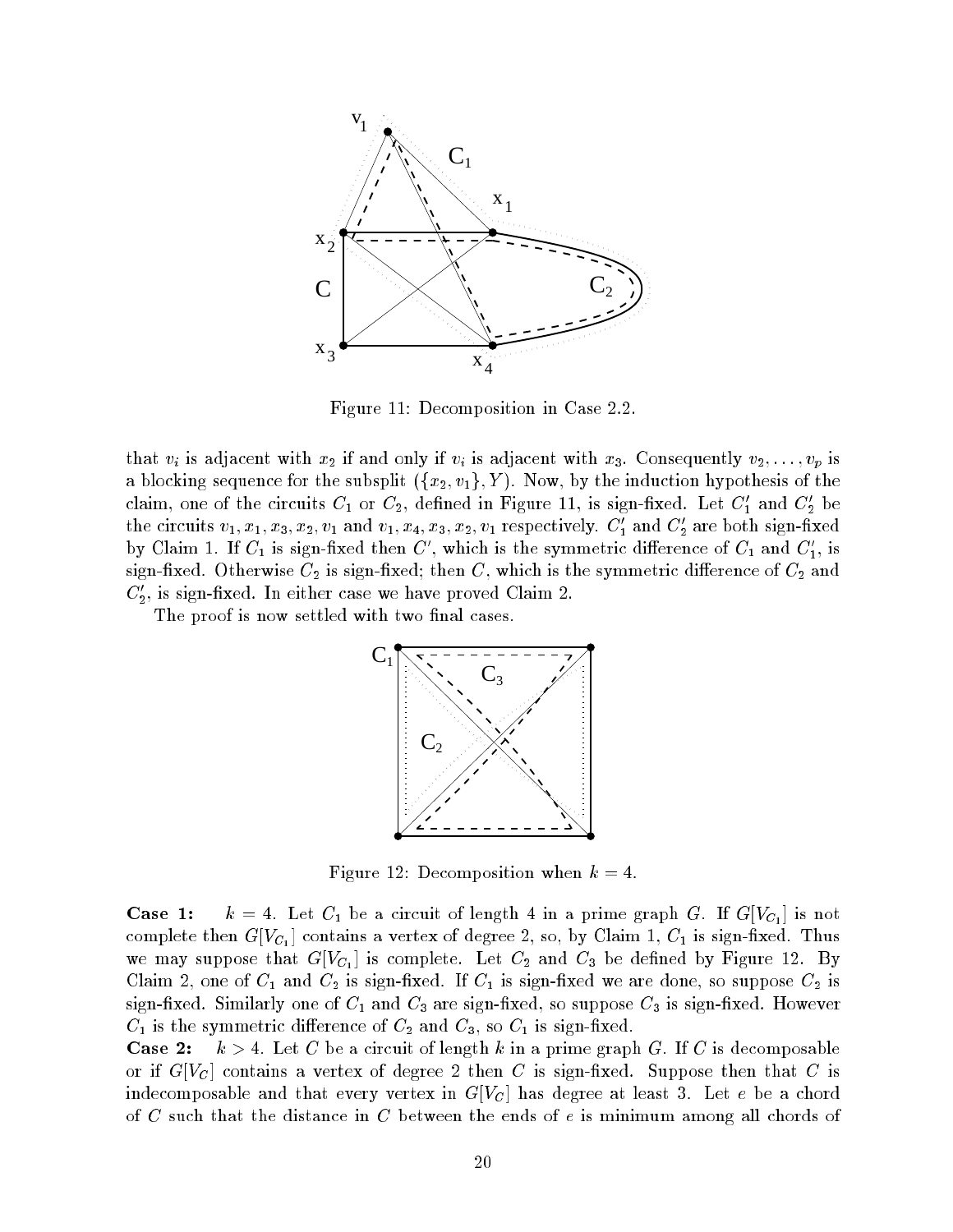C. Let  $y_1, \ldots, y_r$  be the internal vertices of a shortest path in C between the ends of e. Since each vertex in  $V_C$  has degree at least 3 in  $G[V_C]$ , each  $y_i$  must subtend at least one chord of C; let  $e_i$  be a chord having  $y_i$  as an end. The distance in C between the ends of  $e_i$  is at least the distance between the ends of e in C, so  $e_i$  must cross e. Since C is indecomposable, there is at most one chord crossing e; therefore  $r = 1$ . Furthermore  $e_1$ and  $e$  must be a tight crossing pair, so the other end of  $e_1$  must also be adjacent to an end of e in C. Therefore there are consecutive vertices  $x_1, x_2, x_3, x_4$  of C such that  $x_1$  and  $x_3$ are the ends of e, and  $x_2$  and  $x_4$  are the ends of  $e_1$ . Let C' be the circuit  $x_1, x_2, x_4, x_3, x_1;$ C' is sign-fixed since it has length 4. By Claim 2 at least one of C and  $C\Delta C'$  is sign-fixed. If C is sign-fixed we are done. Otherwise  $C\Delta C'$  is sign-fixed, so C (which is the symmetric difference of  $C\Delta C'$  and  $C'$ ) is also sign-fixed. This completes the proof.

#### 4Constructing <sup>a</sup> PU-orientation

Let  $G = (V, E)$  be a simple graph that admits a PU-orientation. In Section 2 we essentially described how to construct all PU-orientations of G from a single PU-orientation. In this section, we outline a polynomial-time algorithm that provides the initial PU-orientation. By Proposition 2.1, we may assume that  $G$  is prime.

We fix an arbitrary orientation  $\vec{G}_0 = (V, \vec{E}_0)$  of G. Thus orientations can be conveniently encoded by  $(0,1)$ -vectors indexed by E. Specifically, an orientation  $\vec{G}$  is encoded by  $x \in \{0,1\}^E$  where  $x_e = 0$  if and only if  $\vec{G}$  and  $\vec{G}_0$  concur in their orientation of e. Henceforth we refer to an orientation by its encoding.

Let  $\mathcal{C}_0$  denote the set of edge sets of even circuits of G. Let M be the incidence matrix of even circuits versus edges of G. That is, M is a  $(0, 1)$ -matrix with rows  $\mathcal{C}_0$  and columns E where, for  $C \in \mathcal{C}_0$  and  $e \in E$ , the  $(C, e)$  entry of M is 1 if and only if  $e \in C$ . Let  $v, v^* \in \{0,1\}^E$ , where  $v^*$  is a PU-orientation, and let  $b = Mv^*$ . Then, by Theorem 1.1, v is PU if and only if v satisfies the binary matrix equation  $Mv = b$ . Let  $\mathcal{B}_0 \subseteq \mathcal{C}_0$  be a basis of the even-circuit space (that is, the rowspace of M over  $GF(2)$ ). We now define,  $M' = M[\mathcal{B}_0, E] \hspace{1mm}\text{and}\hspace{1mm} b' = M'v^*. \hspace{1mm}\text{Then,}\hspace{1mm} M'v = b' \hspace{1mm}\text{if and only if}\hspace{1mm} Mv = b. \hspace{1mm}\text{Consequently,}$ for  $v \in \{0,1\}^E$ , v is PU if and only if  $M'v = b'$  over  $GF(2)$ . Our algorithm finds a PUorientation by solving the binary matrix equation  $M'v = b'$ . At this point there remain two obstacles in implementing the algorithm, namely:

- $(1)$  How can we find a basis for the even-circuit space efficiently?
- (2) For an even circuit C, how can we compute  $b<sub>C</sub>$  efficiently (without knowing  $v^*$ )?

Let C denote the set of edge sets of circuits of G. The circuit space (that is the rowspace, over  $GF(2)$ , of the circuit-edge incidence matrix of G) is the set of incidence vectors of eulerian subgraphs of G. Thus, by Proposition 3.7, there exists a basis  $\mathcal{B} \subseteq \mathcal{C}$ of the circuit space that contains at most one odd circuit. For bipartite graphs this is trivial; for nonbipartite graphs such a basis can be constructed efficiently by making an ear decomposition of G that begins with an odd circuit; we leave the details to the reader. Given such a basis of the circuit space, the even circuits form a basis of the even-circuit space. This answers (1).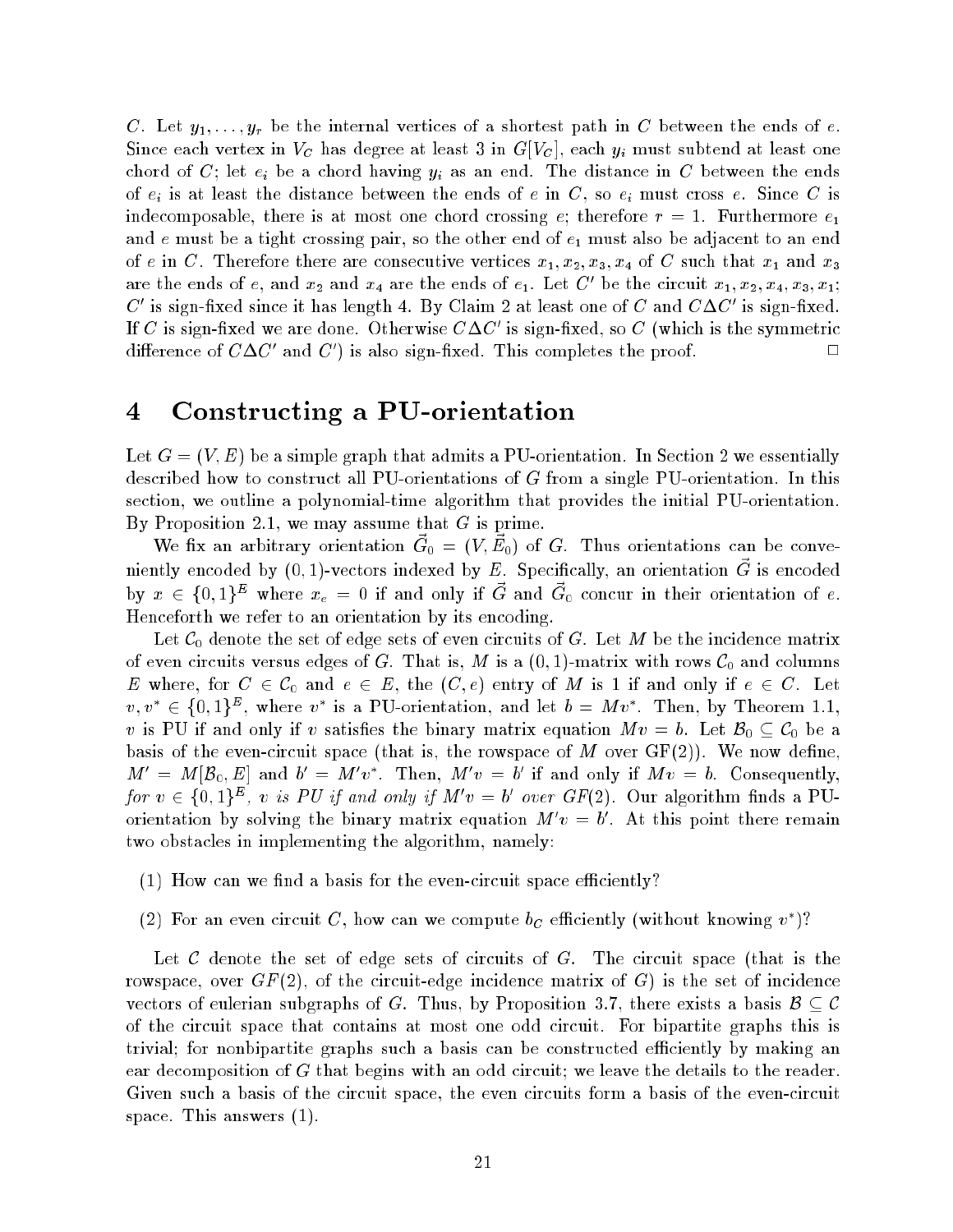The second of the aforementioned problems is less trivial. However, our proof of Theorem 1.1 is essentially a recursive algorithm for computing  $b<sub>C</sub>$ . The algorithm relies on the following strengthening of Proposition 3.6, whose proof is left to the reader.

**Proposition 4.1** Let  $C, C_1, \ldots, C_k$  be even circuits of G such that  $C = C_1 \Delta \ldots \Delta C_k$ . Then  $b_C = b_{C_1} + \ldots + b_{C_k}$  modulo 2.

Our algorithm immediately separates the cases where  $|C|=4$  and  $|C|>4$ . However, in each case we must solve the subproblem given in Claim 2; precisely, the problem is as follows.

**Subproblem:** Let C be an even circuit with consecutive vertices  $x_1, \ldots, x_4$  such that  $x_1x_3$  and  $x_2x_4$  are chords, and let C' be the symmetric difference of C and the circuit  $x_1, x_3, x_4, x_2, x_1$ . Find  $b_C$  or  $b_{C'}$ .

The algorithm for this subproblem comes directly from the proof of Claim 2. We leave the details to the reader, and instead focus on the main algorithm.

Suppose that  $|C|=4$ . If  $G[V_C]$  has a vertex of degree 2, then  $b_C$  can easily be computed using Lemma 2.2. Thus we assume  $G[V_C]$  is complete, and is depicted in Figure 12. By using the subproblem twice, we determine two of  $b_{C_1}, b_{C_2}, b_{C_3}$ , and the third is obtained by their sum.

We now consider the case that  $|C| > 4$ .

If C is decomposable, then we can express C as the symmetric difference of circuits  $C_1, \ldots, C_k$ , as described in Figures 5, 6 and 7, such that  $|C_i|$  <  $|C|$ , for  $i = 1, \ldots, k$ , and  $\sum_{i=1}^k |C_i| \leq |C| + 8$ . Thus  $b_C$  can be computed recursively as the sum of the  $b_{C_i}$ . The conditions on the sizes of these circuits maintains the efficiency of the algorithm. Henceforth we assume that  $C$  is indecomposable.

Now suppose that  $G[V_C]$  has a vertex v of degree 2. Let w be a vertex adjacent to v. Note that changing the orientation of an edge in  $\vec{G}_0$  has a predictable effect on  $b_C$ . We change the orientation  $\vec{G}_0$  so that we have the following property: Each edge xy with  $x \in N(w)$  and  $y \in N(v)$  is oriented with its head being a neighbour of v and its tail being a neighbour of w. (Note that we allow  $x = v$  and  $y = w$ .) We leave it to the reader to check that this property ensures that partial pivoting on  $\{v,w\}$  in the adjacency matrix of  $\vec{G}_0$ yields a  $(0, \pm 1)$ -matrix. Let  $\vec{G}'_0$  be the oriented graph obtained by this partial pivot, and let G' be the graph obtained by performing a partial pivot on vw in G. Note that  $\vec{G}'_0$  is an orientation of G'; also C is a circuit of G' and  $b<sub>C</sub>$  is unaffected by the pivot. However, the partial pivot added an even chord to  $C$ , making  $C$  decomposable. Henceforth we may assume that  $G[V_C]$  has no vertex of degree 2.

By the assumptions on C, we can find consecutive vertices  $x_1, x_2, x_3, x_4$  of C such that  $x_1x_3$  and  $x_2, x_4$  are chords. Let  $C_0$  denote the circuit  $x_1, x_2, x_4, x_3, x_1$ . Since C is indecomposable,  $x_1x_4$  is not a chord. Thus  $b_{C_0}$  can be computed easily by Lemma 2.2. Let C' be the symmetric difference of C and  $C_0$ . We now use the subproblem to find  $b_C$  or  $b_{C'}$ . Thus we know two of  $b_{C_0}, b_{C}, b_{C'}$ , their sum gives us the third. This completes the algorithm.

### Acknowledgments

The authors wish to thank M. Loebl and W. Hochstättler for stimulating discussions.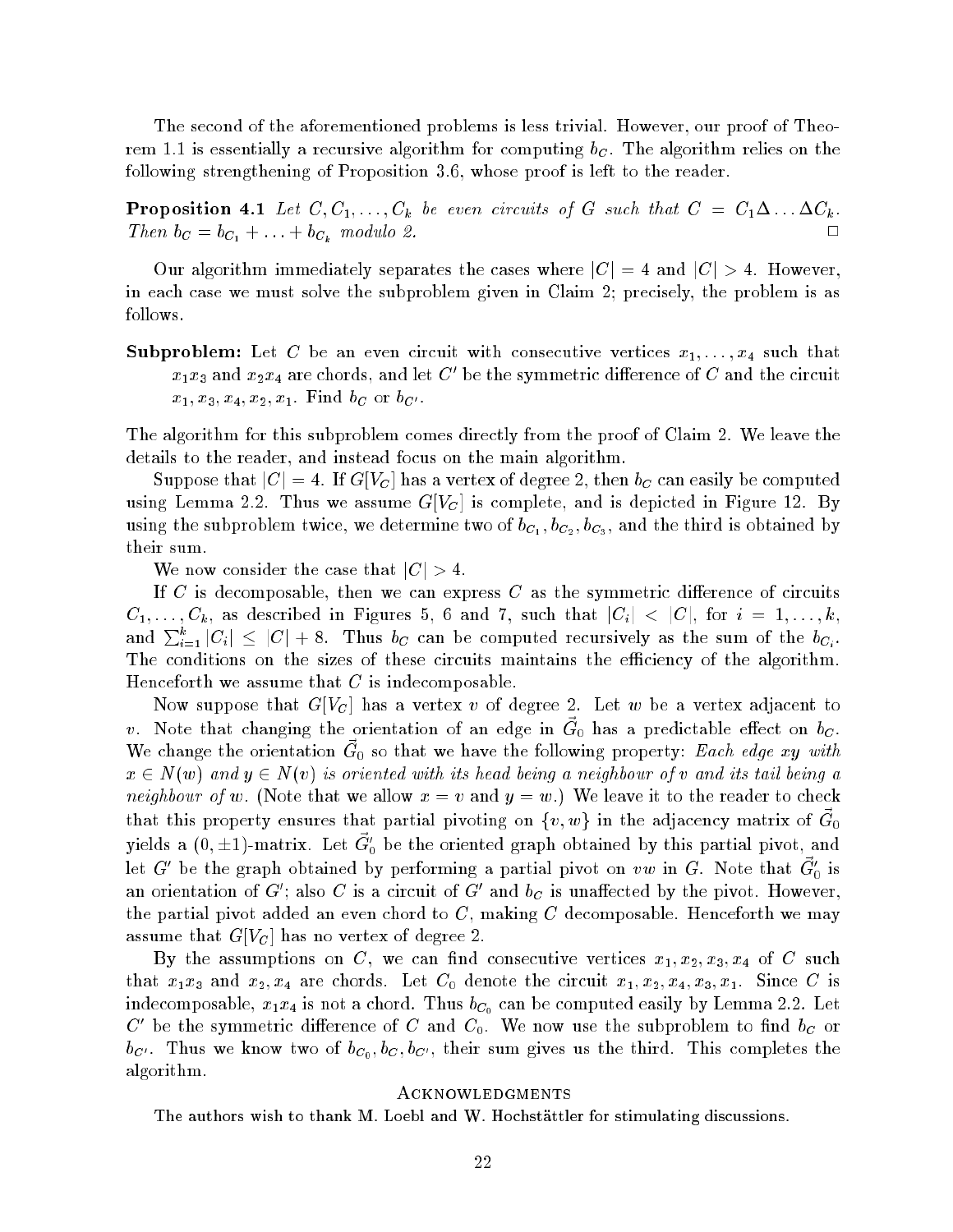# References

- $[1]$  A. Bouchet. Greedy algorithm and symmetric matroids. *Math. Programming*, 38:147-159, 1987.
- [2] A. Bouchet. Reducing prime graphs and recognizing circle graphs. Combinatorica, 7:243-254, 1987.
- [3] A. Bouchet. Unimodularity and circle graphs. *Discrete Math.*,  $66:203-208$ , 1987.
- [4] A. Bouchet. Representability of  $\Delta$ -matroids. Colloquia Societatis Janos Bolyia, 52:167-182, 1988.
- [5] A. Bouchet. Matroid connectivity and fundamental graphs. In Proceedings of the Twenty–Second Southeastern Conference on Combinatorics, Graph Theory and Computing, 1991.
- [6] A. Bouchet. A characterization of unimodular orientations of simple graphs. J. Combin. Theory Ser. B,  $56:45{-}54$ , 1992.
- [7] A. Bouchet. Circle graph obstructions. *J. Combin. Theory Ser. B*,  $60:107{-}144$ , 1994.
- [8] P. Camion. Caractérisation des matrices unimodulaires. Cahiers Centre Etudes Rech.  $Opér., 5:181–190, 1963.$
- [9] W. H. Cunningham. Decomposition of directed graphs.  $SIAM$  J. Algebra Discrete  $Math., 32:214–228, 1982.$
- [10] H. de Fraysseix. A characterization of circle graphs.  $European J. Combin. 5:223-238$ , 1984.
- [11] J. F. Geelen. A generalization of Tutte's characterization of totally unimodular matrices. In preparation.
- [12] J. F. Geelen. Matchings, matroids, and unimodular matrices. PhD thesis, University of Waterloo, 1995.
- [13] J. F. Geelen, A. M. H. Gerards, and A. Kapoor. The excluded minor characterization of  $GF(4)$ -representable matroids. In preparation.
- [14] A. M. H. Gerards. A short proof of Tutte's characterization of totally unimodular matrices. *Linear Algebra Appl.*,  $114/115:207-212$ , 1989.
- [15] C. D. Godsil. *Algebraic Combinatorics*. Chapman and Hall, 1993.
- $[16]$  I. B.-A. Hartman. The Cycle Space of a Graph. Master's thesis, University of Waterloo, 1982.
- [17] J. Kahn. On the uniqueness of matroid representations over GF(4). Bull. London Math. Soc.,  $20:5{-}10$ , 1988.